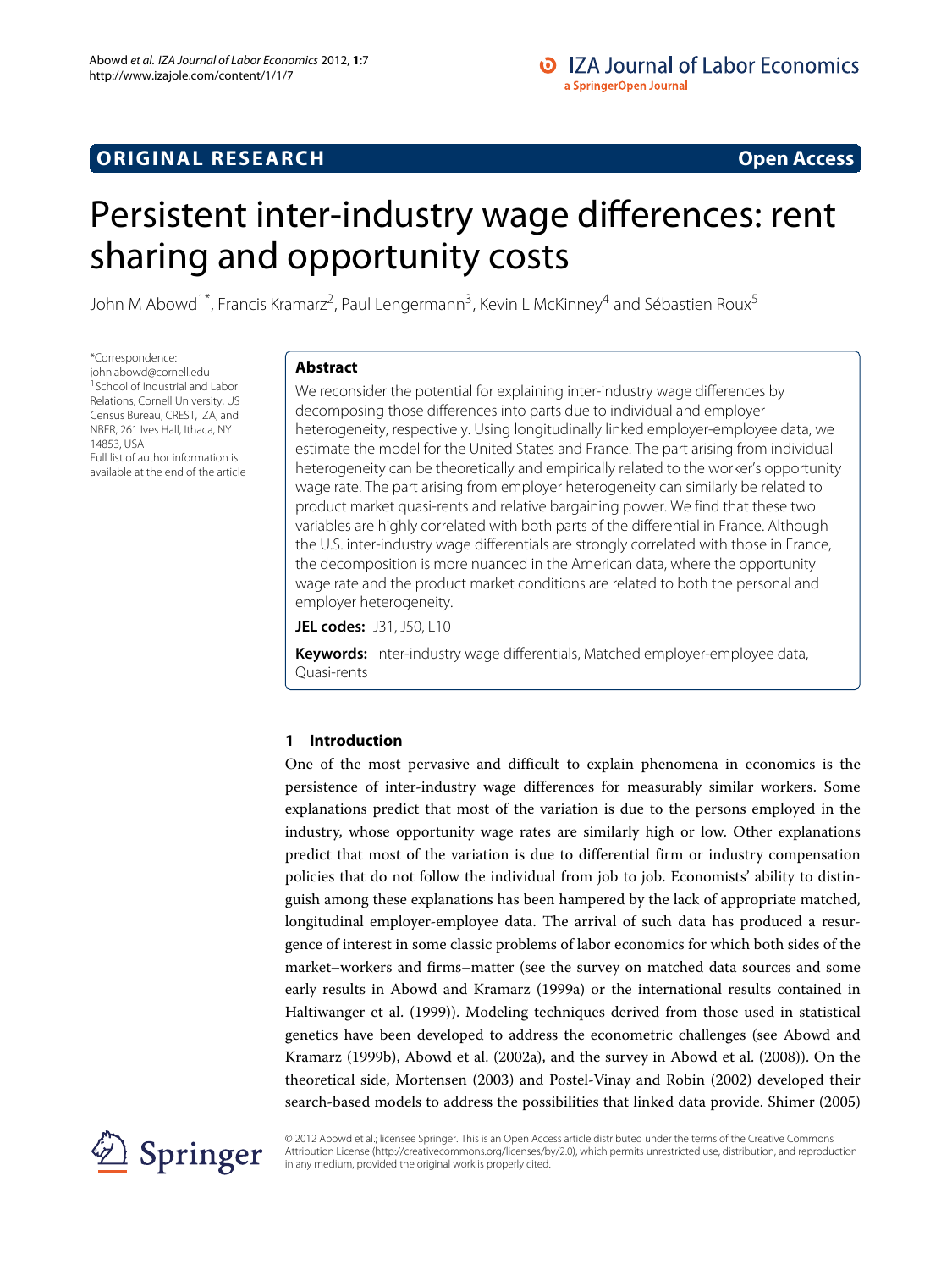developed an assignment model and Cahuc et al. [\(2006\)](#page-24-4) developed a search friction model with bargaining that were partly inspired by some of the results contained in this literature in particular Abowd et al. [\(1999b\)](#page-23-4) (AKM, hereafter).

In this paper, we take stock of these developments to reexamine the classic question of inter-industry wage differentials using longitudinal linked employer-employee data for the United States and France. Although this topic received a flurry of attention in the 1980s, Krueger and Summers [\(1987\)](#page-24-5) and Krueger and Summers [\(1988\)](#page-24-6) established the consistency of these differentials over time and across countries, the fundamental question remained unresolved: are these differentials due to individual or employer components? Individual factors stay with the worker from job to job, whereas employer differences affect any worker who has a job with the firm. Because these two parts are directly interpretable in terms of economic models, it is important to apportion the interindustry differentials into these person and employer parts. This can only be done using longitudinal linked employer-employee data (see AKM).

Krueger and Summers stressed factors related to the employer, such as compensation policy, as the primary explanation of the inter-industry differentials although their analysis showed that such factors were, at best, an incomplete explanation. Murphy and Topel [\(1987\)](#page-24-7), on the other hand, stressed individual unmeasured differences as the primary cause of the wage differentials, although, once again, their data were incomplete. Dickens and Katz [\(1987\)](#page-24-8) tried to explain the inter-industry wage differentials using a variety of measured individual and firm characteristics aggregated to the industry level; hence, their analysis was very much in the spirit we propose but they could not control for the unmeasured differences that we stress below. Gibbons and Katz [\(1992\)](#page-24-9) attempted to explain the differential based on unobserved individual heterogeneity. Brown and Medoff [\(1989\)](#page-24-10) focused their attention on the firm-size wage differential. They attempted to distinguish between explanations based on individual heterogeneity and those based on firm level compensation policy. In related work Groshen [\(1991\)](#page-24-11) examined the role of firm and establishment compensation policy heterogeneity on wage outcomes, generally.

What distinguishes this paper from the earlier work is our ability to simultaneously control for unobservable individual and employer heterogeneity, which none of the papers cited in the previous paragraph could do, under statistical assumptions that are exactly comparable to the ones that underlie those papers. In particular, neither Krueger and Summers nor Murphy and Topel could not apportion the respective contributions of unmeasured individual and employer differences. None of their data sources had sufficiently large micro-data samples to permit analysis at the level of detail and precision that we report here.

In two related articles AKM and Abowd et al. [\(1999a\)](#page-23-5) (AFK, hereafter) provided a basic statistical framework for decomposing inter-industry wage differentials and firm-size wage differentials into the sum of components due to individual heterogeneity (measured and unmeasured) and firm heterogeneity (measured and unmeasured). The first of these articles, AKM analyzes French data and finds that most of the inter-industry and the firm-size wage differentials are due to unmeasured individual heterogeneity. Goux and Maurin [\(1999\)](#page-24-12) also find that most of the French inter-industry wage differential is due to individual heterogeneity using linked employer-employee data from the French Labor Force Survey (Enquê te Emploi). The second of these articles, AFK, analyzes data from the State of Washington and finds that inter-industry wage differentials are due in equal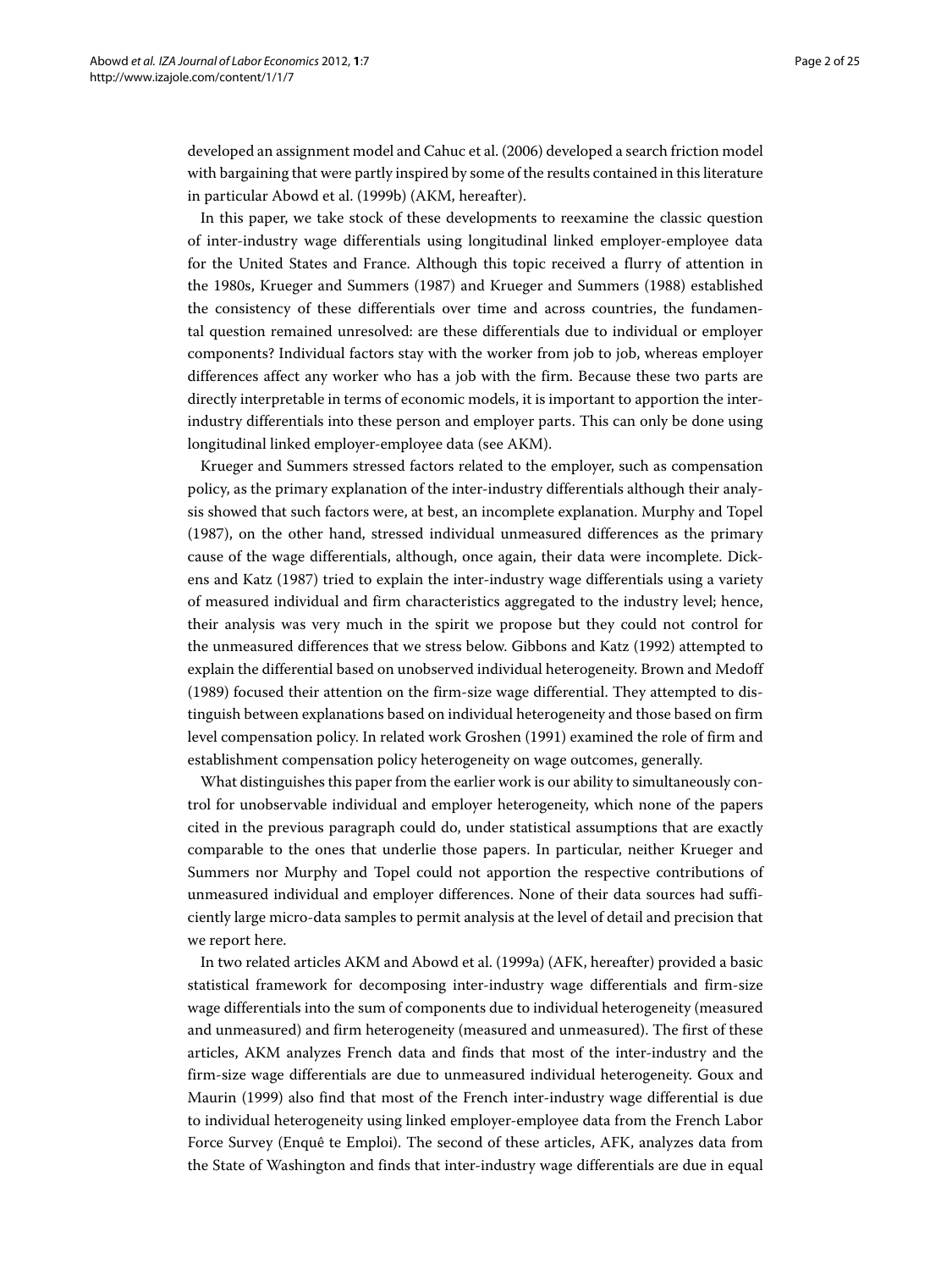proportions to individual and employer heterogeneity while firm-size wage differentials are due primarily to firm heterogeneity.

Both AKM and AFK used statistical approximations to estimate the decomposition of wage differentials into individual and employer components. Furthermore, these papers did not try to understand the origin of these differentials. In this article we apply exact methods from Abowd et al. [\(2002a\)](#page-23-2) to the estimation problem and comparable data sources for both countries, some of them part of the recent effort of the U.S. Census Bureau Longitudinal Employer-Household Dynamics Program's infrastructure file system (Abowd et al. [\(2009\)](#page-24-13)). A model of bargaining power also allows us to present economic interpretations of our results.

The paper is organized as follows. In section [2](#page-2-0) we present a simple economic model that we use to interpret our estimates. Then, in section [3,](#page-4-0) we briefly discuss our estimation methods as well as the framework necessary to understand the estimated person and firm components of the inter-industry wage differentials and relate them to the literature. Section [4](#page-6-0) presents the American and French data sources and labor market institutions. Section [5](#page-7-0) discusses the inter-industry wage differential results. In particular, and in contrast to the previous literature, we try to directly measure economic variables correlated with these differentials. Section [6](#page-10-0) concludes<sup>1</sup>.

#### <span id="page-2-0"></span>**2 A simple economic model**

To give an economic interpretation to our estimates of person and firm effects in the context of inter-industry wage differentials, we use a simple equilibrium model of wage determination with imperfect competition. We posit a simple bargaining model of wages of which perfect competition is a special case. Let the wage be determined by

$$
w_i = x_i + \gamma \frac{QR_{j(i)}}{L_{j(i)}}
$$

where *x* denotes the opportunity cost of time of worker *i*, *QR* and *L* are, respectively, the quasi-rent and employment of her employing firm  $j(i)$ , and  $\gamma$  is the workers' bargaining power. This formula is directly derived from a bargaining game where workers and firms bargain over employment and wages (the so-called strongly efficient bargaining; see, for example, Abowd and Lemieux [\(1993\)](#page-23-6) and Cahuc et al. [\(2006\)](#page-24-4)). Then, write

$$
E\left[w_i\right] = \mu_w = \mu_x + \gamma \mu_{\frac{QR}{L}}
$$

assuming a constant *γ* . Next, rewrite worker's opportunity wage as

 $x_i = \mu_x + \xi_i$ 

and the firm's quasi-rent as

$$
\frac{QR_{j(i)}}{L_{j(i)}} = \mu_{\frac{QR}{L}} + \rho_{j(i)}
$$

then

$$
w_i = \mu_w + x_i - \mu_x + \gamma \left( \frac{QR_{j(i)}}{L_{j(i)}} - \mu_{\frac{QR}{L}} \right)
$$
  
= 
$$
\mu_w \left( 1 + \frac{x_i - \mu_x}{\mu_w} + \gamma \left( \frac{QR_{j(i)}}{\mu_w L_{j(i)}} - \frac{\mu_{\frac{QR}{L}}}{\mu_w} \right) \right)
$$
  
= 
$$
\mu_w \left( 1 + \theta_i + \gamma \frac{\rho_{j(i)}}{\mu_w} \right)
$$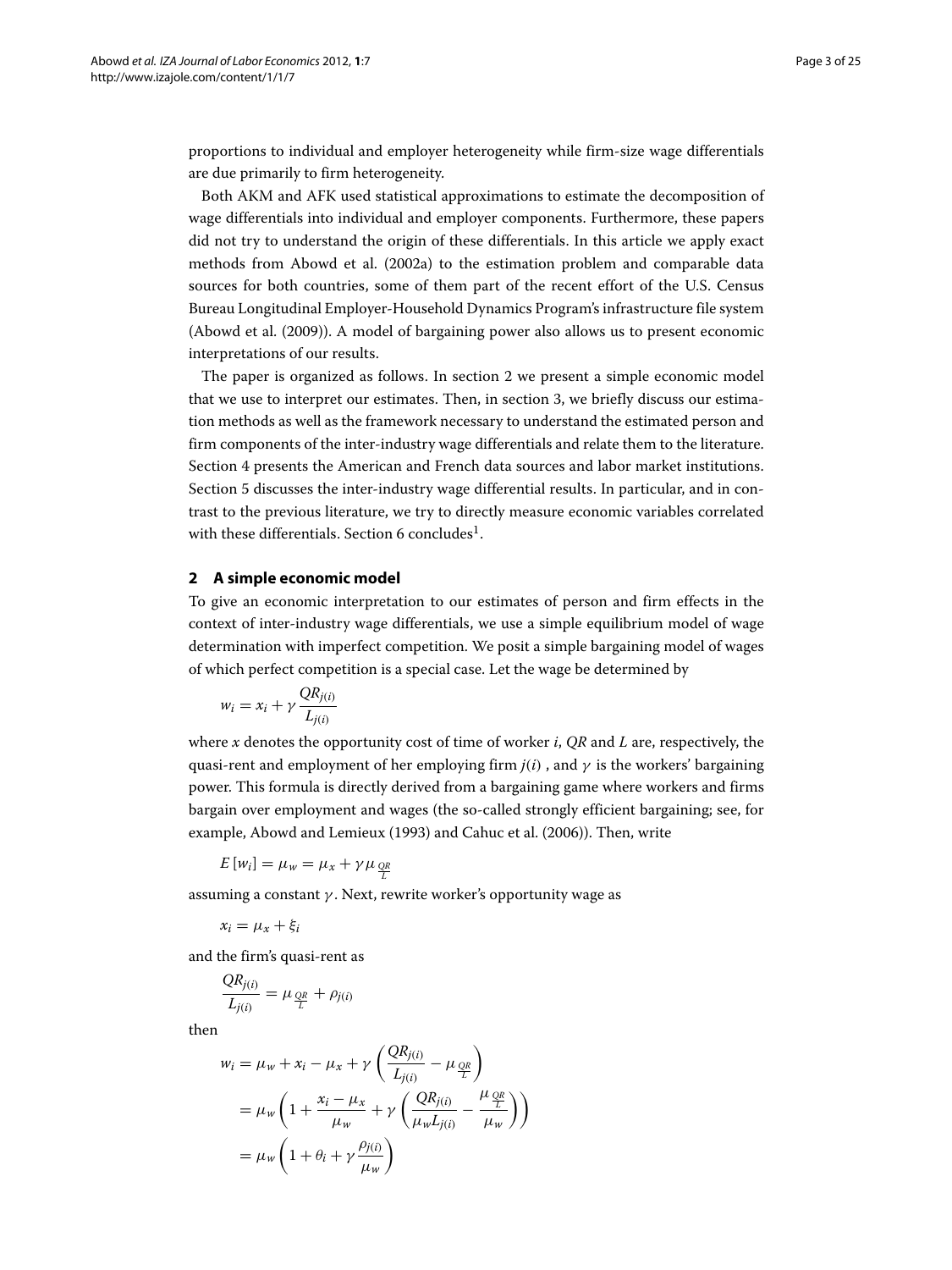where  $\frac{\rho_{j(i)}}{\mu_w} \equiv \frac{QR_{j(i)}}{\mu_w L_{j(i)}}$ *μ QR L <sup>μ</sup><sup>w</sup>* . So, we may write the first-order approximation of our wage bargaining equation in the following log-separable format:

<span id="page-3-0"></span>
$$
\ln w_i \approx \ln \mu_w + \theta_i + \psi_{j(i)} \tag{1}
$$

where  $\theta_i \equiv \frac{\xi_i}{\mu_w}$  and  $\psi_{j(i)} \equiv \gamma_{j(i)} \frac{\rho_{j(i)}}{\mu_w}$ , which shows how to decompose the individual wage rate in to the opportunity cost of time  $\ln \mu_w + \theta_i$ , the portable part of the wage rate, and the industry-specific share of the quasi-rent per worker,  $\psi_{i(i)}$ .

Equation [\(1\)](#page-3-0) has a simple format that can be directly estimated using the matched employer-employee data sources that we use. The additive decomposition helps us identify our measures of person effects as opportunity wages and our measures of firm effects as real measures of the share of the quasi-rents that goes to workers. In the component, *ψj(i)*, two elements matter. First, *γj(i)*, workers' bargaining power in industry *j*, is related to union behavior and bargaining power in the firms of industry *j*. Second,  $\frac{\rho_{j(i)}}{\mu_w} = \frac{QR_{j(i)}}{L_{j(i)}} - \mu_{\frac{QR}{L}}$ –the deviation of quasi-rent per worker in industry  $j$  from the quasi-rent per worker in the economy, is related to product market competition in the various industries.

In order to specify a formula for the quasi-rent per worker that can be applied to our aggregated data, we now show how to use equation [\(1\)](#page-3-0) to correct industry total compensation for the component that is not portable, which is related to  $\psi_{j(i)}$ . Our analysis combines the insight of Abowd and Lemieux [\(1993\)](#page-23-6) that only the opportunity cost of labor and capital inputs should be subtracted from industry revenue in computing a quasi-rent with that of Abowd and Allain [\(1996\)](#page-23-7), who show that when the opportunity cost of time contains an individual-specific component, the average value of that component in the industry must be included in the opportunity cost of time measure. Since the estimation begins with equation [\(1\)](#page-3-0), we exponentiate the approximation to obtain

 $w_i = \mu_w \exp(\theta_i + \varepsilon_i) \exp(\psi_{j(i)})$ 

where  $\varepsilon_i$  is the error of approximation, which is part of the statistical error in the estimation model. The expectation of  $w_i$  in industry  $k$  can be written as

$$
E\left[w_i|j\ (i)\in \text{Industry }k\right]=\mu_w\ \exp\left(\psi_k\right)E\left[\ \exp\ (\theta_i+\varepsilon_i)\ |j\ (i)\in \text{Industry }k\right].
$$

When the residual variance of the log wage equation is small relative to the overall variance in wages, variance in wages, Kramarz [\(2008\)](#page-24-14) shows that

$$
E\left[\exp\left(\theta_{i}+\varepsilon_{i}\right)|j\left(i\right)\in\text{Industry }k\right]\approx\left(1+\bar{\theta}_{k}\right)
$$

where  $\bar{\theta}_k$  is the industry-specific mean person effect<sup>2</sup>. Aggregating individual compensation to the industry level gives the following formula for the average opportunity cost of time in the industry

<span id="page-3-1"></span>
$$
\mu_{w}\left(1+\bar{\theta}_{k}\right) \approx \frac{E\left[w_{i}|j\left(i\right) \in \text{ Industry } k\right]}{\exp\left(\psi_{k}\right)}.\tag{2}
$$

Using equation [\(2\)](#page-3-1), we can express the quasi-rent per worker in industry *k* as a function of revenue per worker and the opportunity costs of capital and labor

<span id="page-3-2"></span>
$$
\frac{QR_k}{L_k} = \frac{\sum_{j \in \text{Industry }k} R(L_j, K_j)}{L_k} - r_k \frac{K_k}{L_k} - x_k
$$
\n
$$
= \frac{R_k}{L_k} - r_k \frac{K_k}{L_k} - \frac{w_k}{\exp(\psi_k)}
$$
\n(3)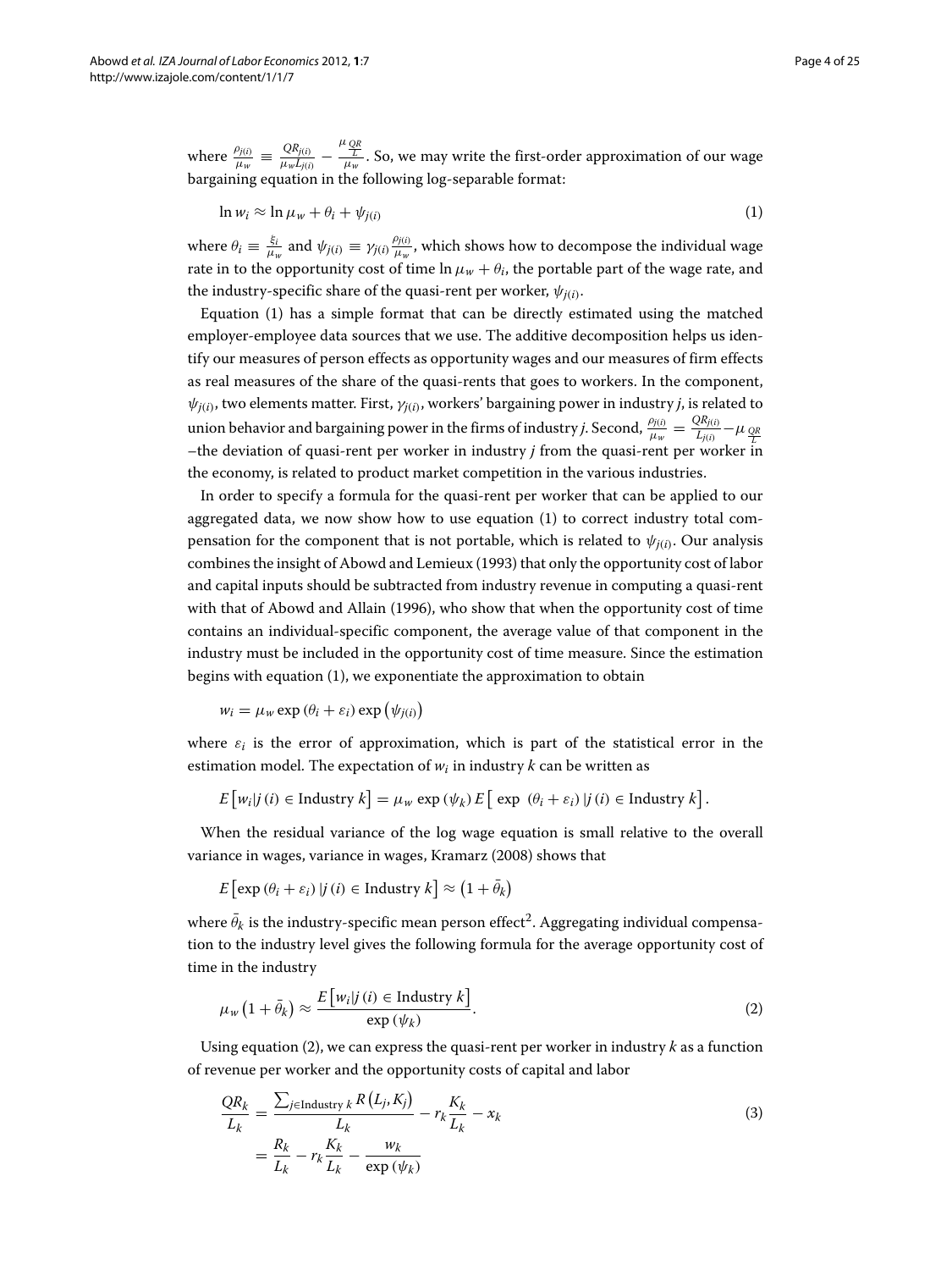where  $QR_k$ ,  $R_k$ ,  $K_k$  and  $L_k$  are industry total quasi-rents, revenue, capital and labor, respectively;  $r_k$  is the opportunity cost of capital and  $\frac{w_k}{\exp(\psi_k)}$  is the opportunity cost of labor.

#### <span id="page-4-0"></span>**3 Statistical models and estimation**

Our underlying statistical model can be expressed using the decomposition in AKM. Once this decomposition is estimated, we apply the formulae given therein to estimate the part of the inter-industry wage differential due to person and firm effects. A summary of the methodology is given in this section.

#### **3.1 The AKM decomposition**

The linear statistical model, taken directly from AKM, is specified as:

<span id="page-4-1"></span>
$$
\ln w_{it} = x_{it}\beta + \theta_i + \psi_{J(i,t)} + \varepsilon_{it}
$$
\n(4)

where  $x_{it}$  denotes the time-varying variables,  $\theta_i$  the pure person effect,  $\psi_{\text{I}(i,t)}$  the pure firm effect, and *εit* the statistical residual. Note that the function J *(i*, *t)* gives the identifier for the dominant employer, *j*, of individual *i* at date  $t^3$ . In full matrix notation we have

<span id="page-4-2"></span>
$$
y = X\beta + D\theta + F\psi + \varepsilon \tag{5}
$$

where *X* is the  $N^* \times P$  matrix of observable, time-varying characteristics (in deviations from the grand means); *D* is the  $N^* \times N$  design matrix of indicators variables for the individual; *F* is the  $N^* \times J$  design matrix of firm indicators variables for the firm effects for the employer at which *i* works at date *t* (*J* firms total); *y* is the  $N^* \times 1$  vector of dependent data (also in deviations from the grand mean); *ε* is the conformable vector of residuals; and  $N^* = \sum_{i=1}^{N} T_i$ . We assume that  $\varepsilon$  has the following properties:

$$
\mathrm{E}\left[\varepsilon\left|X,D,F\right.\right]=0
$$

and

$$
Cov\left[\varepsilon_{i}, \varepsilon_{m} | D_{i}, D_{m}, F_{i}, F_{m}, X_{i}, X_{m}\right] = \begin{cases} \left\{\Sigma_{T_{i}}\right\}_{i}, i = m \\ 0, \text{ otherwise.} \end{cases}
$$

#### **3.2 Industry effects4**

Industry is a characteristic of the employer. As such, the analysis of industry effects in the presence of person and firm effects can be accomplished by appropriate definition of the industry effect with respect to the firm Effects. We call the properly defined industry effect a "pure industry effect." Denote the pure industry effect, conditional on the same information as in equations [\(4\)](#page-4-1) and [\(5\)](#page-4-2), as  $\kappa_k$  for some industry classification  $k = 1, \ldots, K$ . Our definition of the pure industry effect is simply the correct aggregation of the pure firm effects within the industry. We define the pure industry effect as the one that corresponds to putting industry indicator variables in equation [\(5\)](#page-4-2) and then defining what is left of the pure firm effect as a deviation from the industry effects. Hence, *κ<sup>k</sup>* can be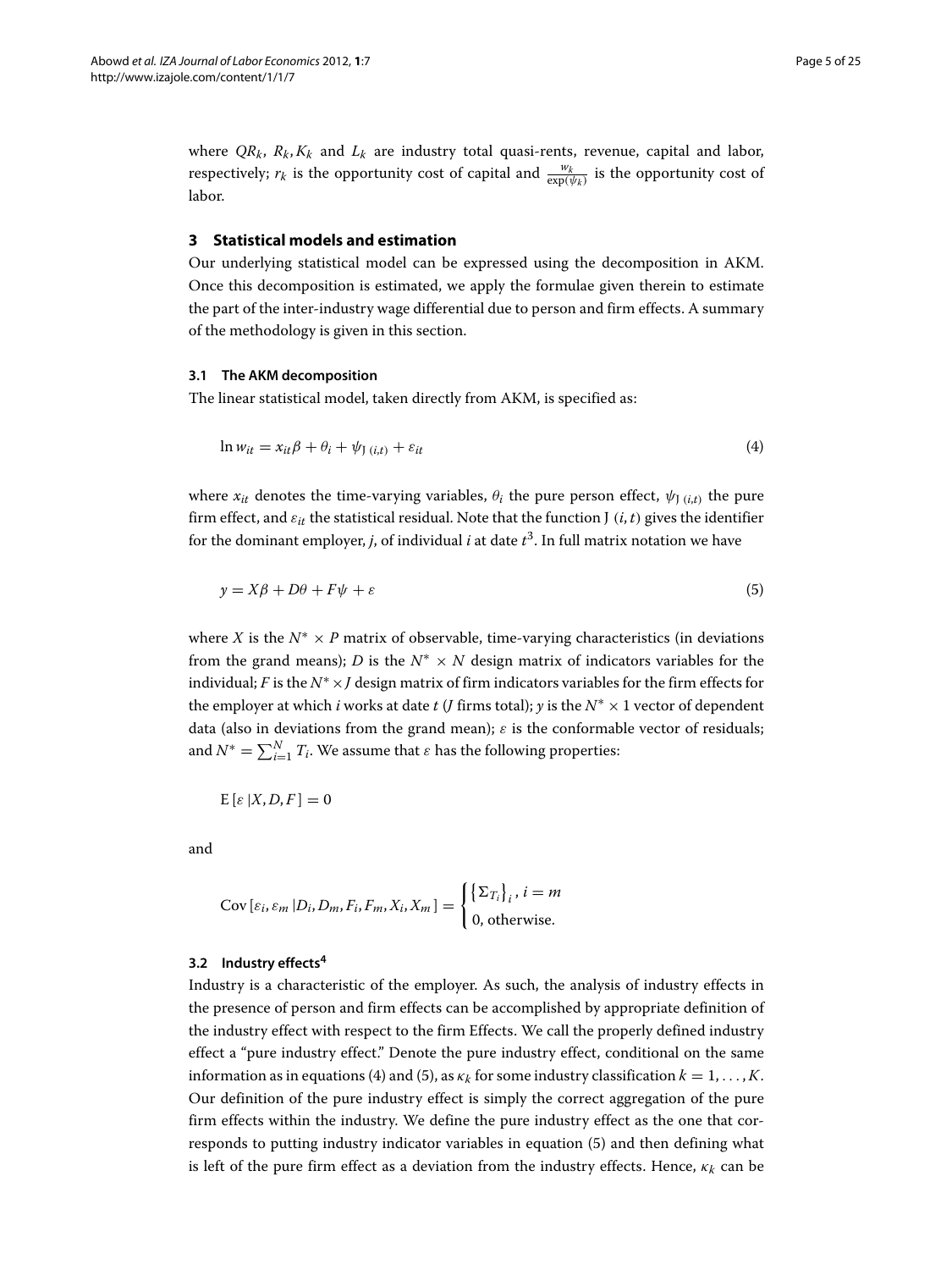represented as an employment-duration weighted average of the firm effects within the industry classification *k*:

$$
\kappa_{k} \equiv \sum_{i=1}^{N} \sum_{t=1}^{T} \left[ \frac{1(K (J(i, t)) = k) \psi_{J(i, t)}}{N_{k}} \right]
$$

where

$$
N_k \equiv \sum_{j=1}^{J} 1(K(j) = k)N_j
$$

and the function  $K(j)$  denotes the industry classification of firm *j*. If we insert this pure industry effect, the appropriate aggregate of the firm effects, into equation [\(4\)](#page-4-1), then the equation becomes

$$
y_{it} = x_{it}\beta + \theta_i + \kappa_{K(J(i,t))} + (\psi_{J(i,t)} - \kappa_{K(J(i,t))}) + \varepsilon_{it}
$$

or, in matrix notation as in equation [\(5\)](#page-4-2),

<span id="page-5-0"></span>
$$
y = X\beta + D\theta + FAx + (F\psi - FAx) + \varepsilon
$$
\n(6)

where the matrix  $A, J \times K$ , classifies each of the *J* firms into one of the *K* industries; that is,  $a_{jk} = 1$  if, and only if,  $K(j) = k$ . Algebraic manipulation of equation [\(6\)](#page-5-0) reveals that the vector  $\kappa$ ,  $K \times 1$ , may be interpreted as the following weighted average of the pure firm effects:

$$
\kappa \equiv (A'F'FA)^{-1}A'F'F\psi. \tag{7}
$$

The effect  $(F\psi - FA\kappa)$  may be re-expressed as  $M_{FA}F\psi$ , where the column null space of an arbitrary matrix, *Z*, is denoted  $M_Z \equiv I - Z(Z'Z)^{-}Z$ , and  $()^{-}$  is a computable g-inverse. Thus, the aggregation of *J* firm effects into *K* industry effects, weighted so as to be representative of individuals, can be accomplished directly by the specification of equation [\(6\)](#page-5-0). Only  $\mathrm{rank}(F'M_{FA}F)$  firm effects can be separately identified using unrestricted fixedeffects methods; however, there is neither an omitted variable nor an aggregation bias in the estimates of [\(6\)](#page-5-0), using either of the class of methods discussed below. Equation [\(6\)](#page-5-0) simply decomposes  $F\psi$  into two orthogonal components: the industry effects  $FA\kappa$ , and what is left of the firm effects after removing the industry effect, *MFAFψ*. While the decomposition is orthogonal, the presence of *X* and *D* in equation [\(6\)](#page-5-0) greatly complicates the estimation using the fixed-effects techniques discussed in Appendix A (Additional file [1\)](#page-23-8).

When the estimation of equation [\(6\)](#page-5-0) excludes both person and firm effects, as most of the literature has done, the estimated industry effect,  $\kappa_k^{**}$ , equals the pure industry effect, *κ*, plus the employment-duration weighted average residual firm effect inside the industry, given *X*, and the employment-duration weighted average person effect inside the industry, given the time-varying personal characteristics *X*:

<span id="page-5-1"></span>
$$
\kappa^{**} = \kappa + (A'F'M_XFA)^{-1}A'F'M_X(M_{FA}F\psi + D\theta)
$$

which can be restated as

$$
\kappa^{**} = (A'F'M_XFA)^{-1}A'F'M_XF\psi + (A'F'M_XFA)^{-1}A'F'M_XD\theta.
$$
\n(8)

Put simply, the raw industry effect,  $\kappa^{**}$ , equals the true industry effect  $\kappa$  plus a bias that is exactly the aliasing bias from excluding person and firm effects from the original regression.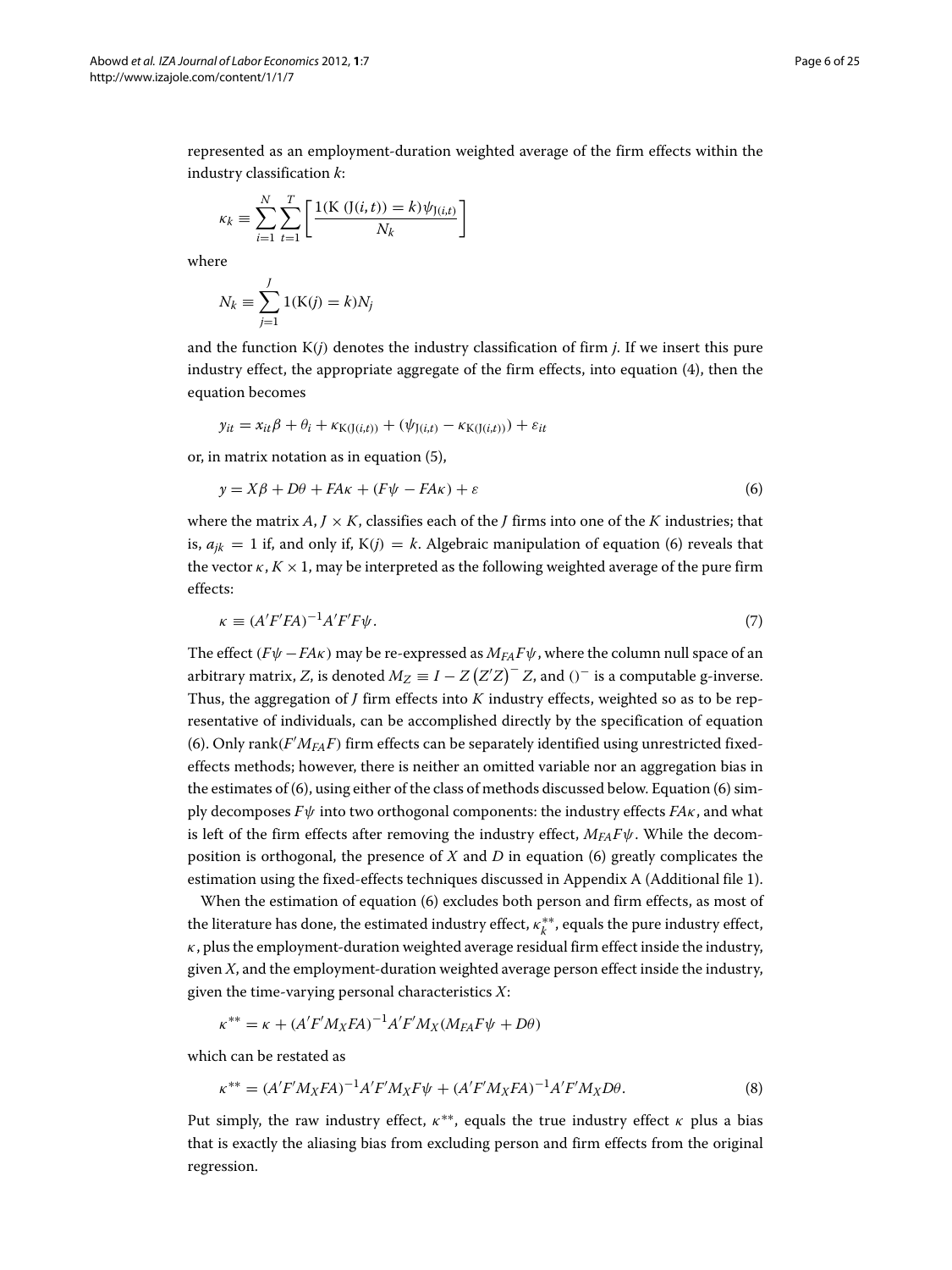The exact decomposition is entirely parallel to our theoretical model: the inter-industry wage differential is decomposed into two parts, a person and a firm component, both of which are properly adjusted for the presence of covariates. There are no ancillary, and unnecessary, orthogonality assumptions.

Notice that if industry effects, *FA*, were orthogonal to time-varying personal characteristics, *X*, and to non-time varying personal heterogeneity, *D*, so that  $A'F'M_XFA =$  $A'F'FA$ ,  $A'F'M_XF = A'F'F$ , and  $A'F'M_XD = A'F'D$ , the biased inter-industry wage differentials, *κ*∗∗, would simply equal the pure inter-industry wage differentials, *κ*, plus the employment-duration-weighted, industry-average pure person effect,  $(A'F'FA)^{-1}A'F'D\theta$ , or

$$
\kappa_k^{**} = \kappa_k + \sum_{i=1}^{N} \sum_{t=1}^{T} \frac{1[K(\mathbf{J}(i,t)) = k] \theta_i}{N_k}
$$

where  $N_k \equiv \sum_{i,t} 1[k(j(i,t)) = k].$ 

#### **3.3 Estimation of the fixed-effects model by direct least squares**

The estimation methods proposed by AKM have been improved so that the statistical model can now be solved exactly for the fixed-effects case. The full solution and the associated identification analysis are reported in Abowd et al. [\(2002a\)](#page-23-2), which is summarized in Additional file [1:](#page-23-8) Appendix A to the present paper<sup>5</sup>.

The nature of the identification of the firm effects can be more intuitively understood in terms of average treatment effects and local average treatment effects. The AKM decomposition identifies the average treatment effect of changing between two employers based on the contrast between the employer effects for those two employers, holding constant observables and individual heteogeneity. AKM uses the actual employment as the weights for this contrast, rather than just the movers, as would be the case for a local average treatment effect estimated by instrumental variables<sup>6</sup>. Further analysis of the identification in terms of average treatment effects can be found in Card et al. [\(2012\)](#page-24-15).

#### <span id="page-6-0"></span>**4 Data description**

We constructed very similar data for both the United States and France. In particular, we used administrative earnings reports from longitudinally linked employer-employee data to estimate the inter-industry wage differentials and their decomposition into person and firm effects. Then, we assembled comparable American and French industry-level data to explain the decomposition. Appendix B (Additional file [1\)](#page-23-8) describes all of the data sources  $used<sup>7</sup>$ .

For the United States, we use a universe of statutory employees from seven states that were early participants in the Census Bureau's Longitudinal Employer-Household Dynamics Program (see Abowd et al. [\(2002b\)](#page-23-9); ALM, hereafter). Data cover the period from 1990 to 2001. There is no sampling of individuals or employers; however, federal employees are not covered by the database. Aggregate data from the Current Population Survey, the National Income and Product Accounts (assets and industry tables), and the Economic Censuses were integrated via the Standard Industrial Classification 1987.

For France, we use a 1/25th sample of the French workforce from the Déclarations Annuelles des Données Sociales covering the period from 1976 to 1996 that is an extension of the data used by AKM. Aggregate data from the Labor Force Survey, Wage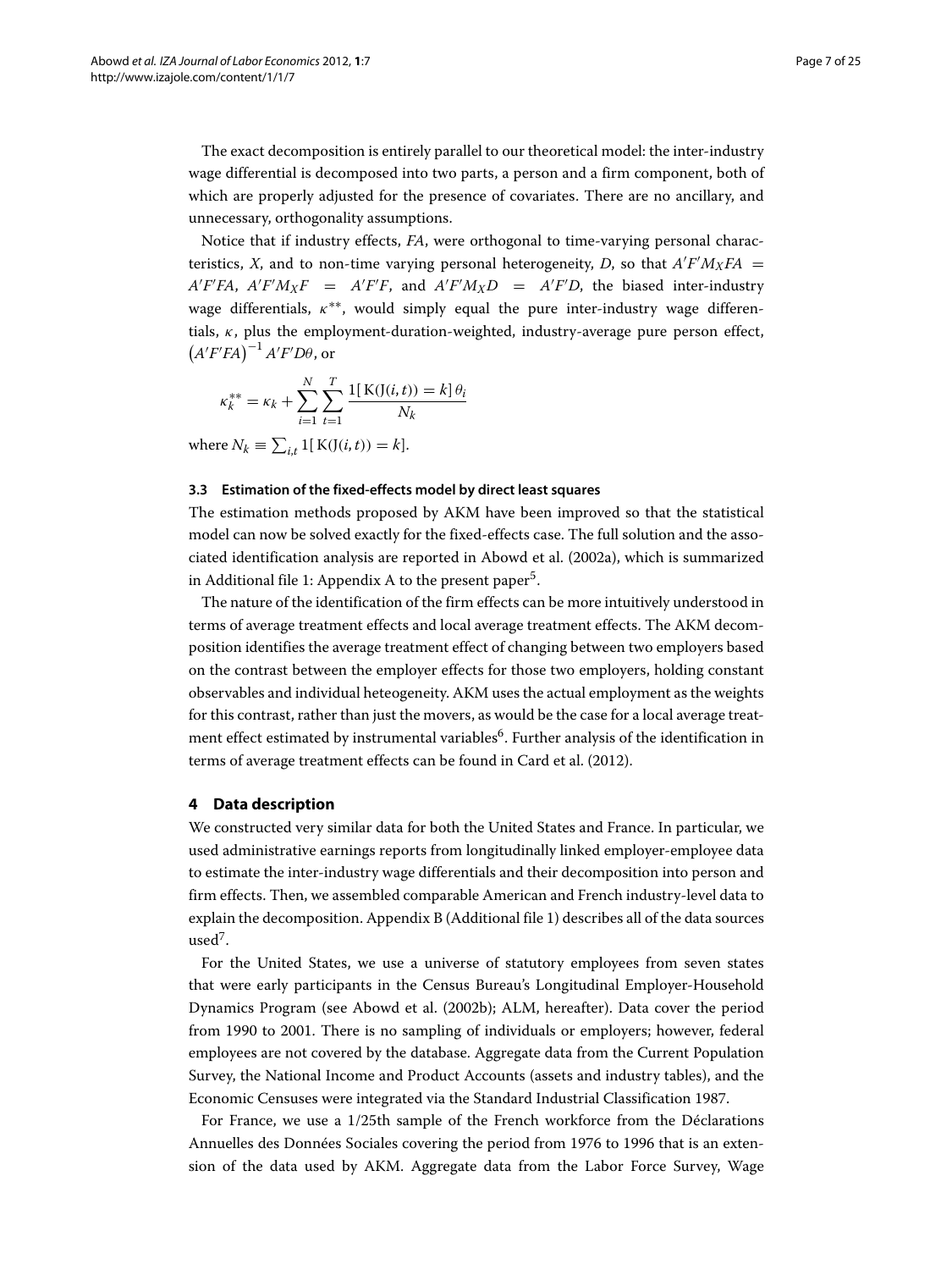Structure Survey, Ministry of Labor database on Agreements and Union Representatives, and the Bénéfices Industriels et Commerciaux/Bénéfices Réels Normaux (enterprise-level business data) were integrated via the Nomenclature d'Activités et de Produits 100. These data were also used in Abowd et al. [\(2006\)](#page-23-10).

#### <span id="page-7-0"></span>**5 Comparison of institutions**

#### **5.1 The labor markets**

For most analysts, the difference in the labor market situations between France and the United States is well summarized by Figure [1.](#page-7-1) This figure shows the employmentpopulation ratio for the two countries for our sample period. The two countries have similar employment rates in the mid-seventies (65% and 67% , respectively). But thereafter, they diverged. At the end of our sample period (the end of the nineties), the difference was close to 20 percentage points.

Since 1951, French industry has been subject to a national minimum wage (called the SMIC since the revisions to the relevant law in 1971) that is indexed to the rate of change in consumer prices and to the average blue-collar wage rate. The United States has also had a federal minimum wage during this same period. The American federal minimum wage is superseded by state-mandated rates during some years for some states. Figure [2](#page-8-0) depicts the changes in the two (real) minima over the sample period. Exactly when the French SMIC started its very sharp increase (beginning of the seventies), the American minimum decreased rapidly. In the rest of the sample period, the French SMIC continued its increase, partly mandated by one-shot increases and partly by formulaic increases, whereas the American minimum wage fell until 1990 when it leveled off. Notice, however, that minimum wage rates delivered to the worker do not track the firm's minimum labor costs. The structure of payroll taxes that augment wages as a part of labor cost has not

<span id="page-7-1"></span>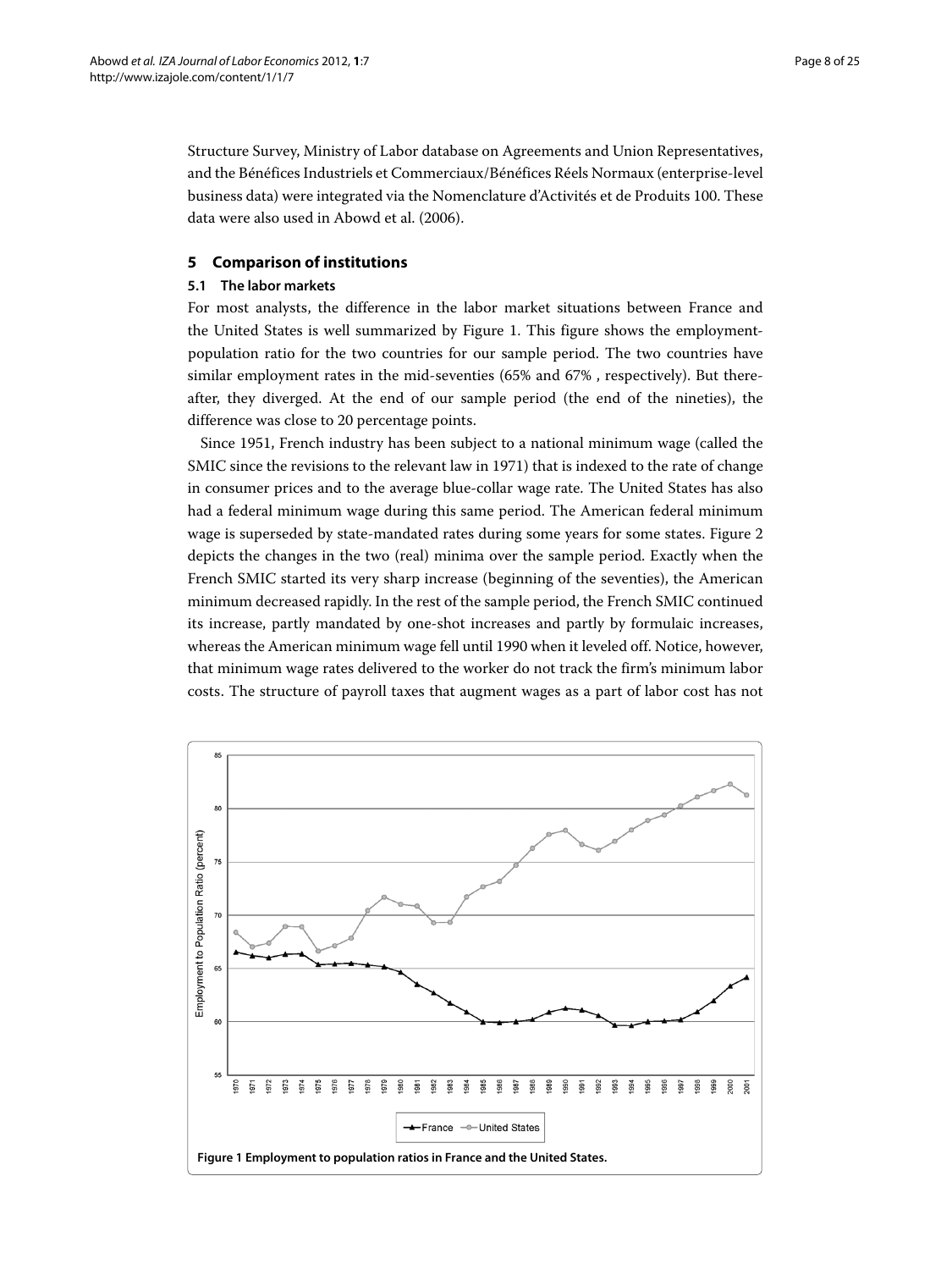

<span id="page-8-0"></span>changed substantially in the United States (during the period of our analysis) but it has changed in France. After a constant increase in payroll tax rates from the early 1970s, they dropped sharply in 1994 and even more so in the ensuing years (see Kramarz and Philippon [\(2001\)](#page-24-16)) as a part of an explicit program to lower total labor costs for workers at the minimum wage.

During the sample period, both the French and the United States labor market institutions were also characterized by important changes in the bargaining institutions and environment. In the 1970s, centralized collective bargaining agreements (convention collective de branche) were the basic elements of the negotiation process in France. The different industrial sectors had collective agreements that were negotiated by groups of unions and employer associations. These agreements were binding on the negotiating parties. The complete agreement was then typically extended to cover the entire industry (or region) by the Ministry of Labor and was then made binding on workers and firms that were not party to the original negotiation (Cahuc and Kramarz [\(1997\)](#page-24-17)). More than 95% of the work force was covered by these collective bargaining agreements at the end of the 1980s, while union membership was approximately 10%. The collective agreements specified a set of minimum wages and wage progressions for the occupational categories covered by the negotiations (sometimes called a wage grid). But, beginning in 1982, the "lois Auroux" (a set of revisions to the body of labor law named after the Minister of Labor at the time) required firms with at least 50 employees to negotiate firm-level collective agreements (accords d'entreprise). Although firms were not explicitly obligated to conclude an agreement, 65% of the work force were employed at establishments or businesses where firm-level negotiations occurred either through the union delegates or some other worker representative<sup>8</sup>. Among this  $65\%$  of the work force, only three-quarters of the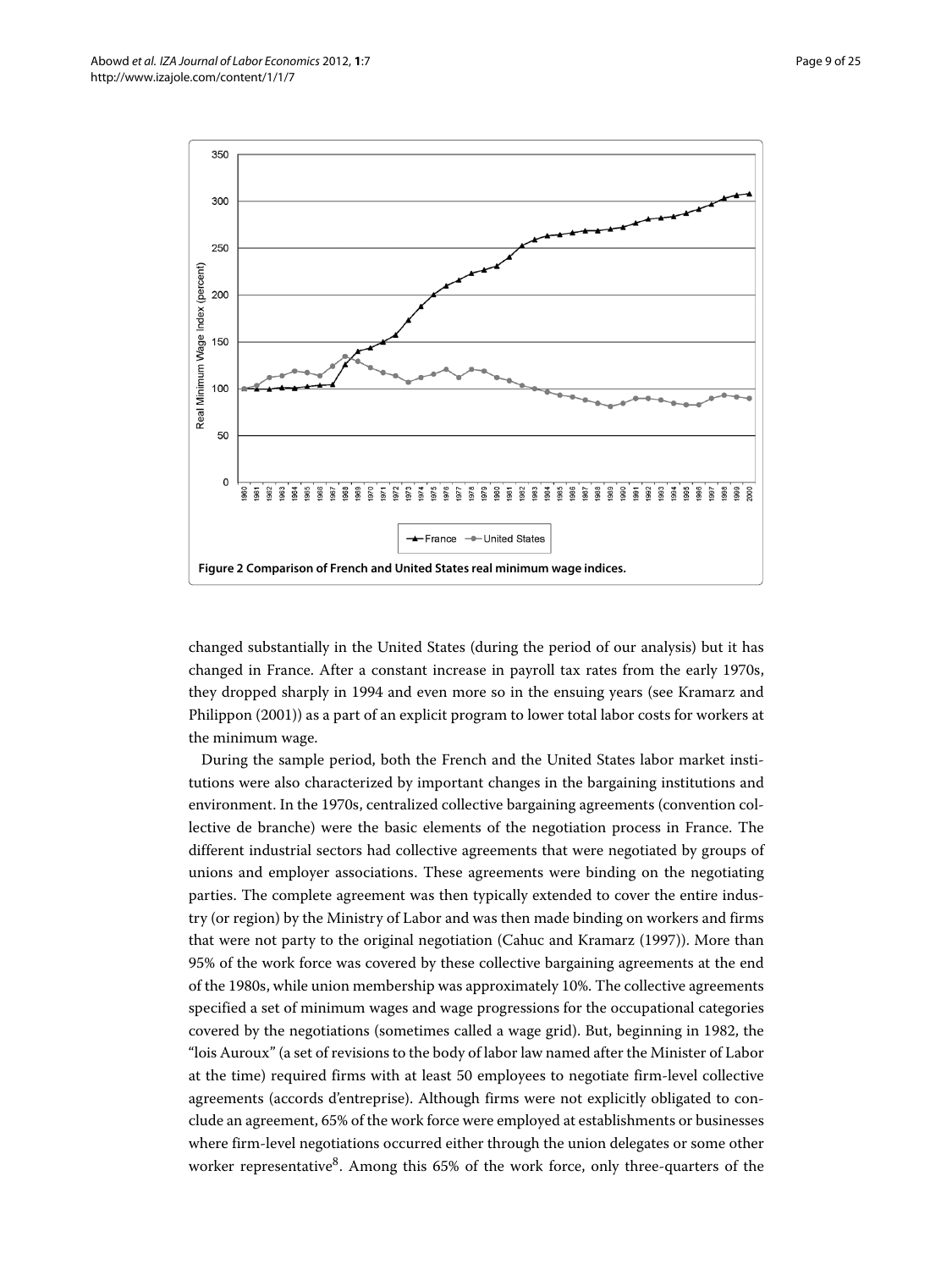workers ended up with an agreement as a result of these negotiations. Finally, the percentage of the work force covered by some establishment or firm-level agreement on wages is approximately 40% in 1992. The law required that the firm-level agreements could only improve the conditions stated in the industrial agreement, so that, over time, the firmlevel agreements have become more important for wage determination than the industry agreements.

Although more than 90% of French workers are covered by industrial agreements throughout our analysis period (1976-1996), firm-level negotiations outpaced renegotiations of industry-wide agreements in most industries. The regular increases in the national minimum wage (in particular those driven by the indexation to the average blue-collar wage rate) resulted in the lowest categories on the collective pay scales in most industry contracts for most occupations being below the national minimum by the beginning of the 1990s. When this occurs, it is the national minimum wage, and not the collectively bargained wage, that binds.

In the United States, the bargaining environment is very different from that prevailing in France. For this description as well as for the recent changes that affected this country, we rely on the work of Farber and Western [\(2001\)](#page-24-18). Unionization in most sectors of the United States economy is governed by the National Labor Relations Act (NLRA), passed in 1935. While NLRA guaranteed the rights of employees (as distinct from workers or citizens, in general) to organize and bargain, it also established the procedure for a union to become the exclusive bargaining agent of a group of workers. The procedure starts when at least 30% of the workers in a work unit sign authorization cards. The union petitions the National Labor Relations Board (NLRB) in order to set up a representation election. The campaign takes place between the time of the petition and the election. Employers and unions both participate in the campaign. Once a union is certified and an initial contract negotiated, the jobs included in the bargaining unit become union jobs. Successor employers are normally bound to negotiate with the duly certified union unless there has been a decertification election.

Figure Four of Farber and Western [\(2001\)](#page-24-18) shows the huge decrease in certification elections that took place during the eighties. Furthermore, even for those elections that took place, the union win rate also decreased sharply until 1975 and then leveled off at just less than 50% (Figure Five, *id.*). Not surprisingly, these facts, along with the decline in manufacturing employment generally, contributed to a sharp decline in the overall unionization rate among private employers. Although the trend went in the opposite direction for public-sector employers, the overall unionization rate which went from 25% in 1974 to less than 13% in 1998. Although the private and the public sector union membership rates were equal in 1974 at 25%, the latter increased rapidly to 36% in 1980 and then stabilized but the former continuously decreased to 9.7% in 1998.

To further assess potential differences in wage setting, Abowd et al. [\(1999b\)](#page-23-4) ran two simple wage regressions using comparable household surveys (the Enquête Emploi for France and the Current Population Survey for the U.S.)<sup>9</sup>. Their results show that the same set of regressors has more or less the same explanatory power for wages in both the French and American data (roughly 37% for men in both countries, 32% for women in France and 24% in the U.S.). Returns to one additional year of education were 6.1% for men and 7.2% for women in the U.S. while they are 7.7% for men and 8.8% for women in France, with the difference between the sexes being identical. Returns to experience differ slightly,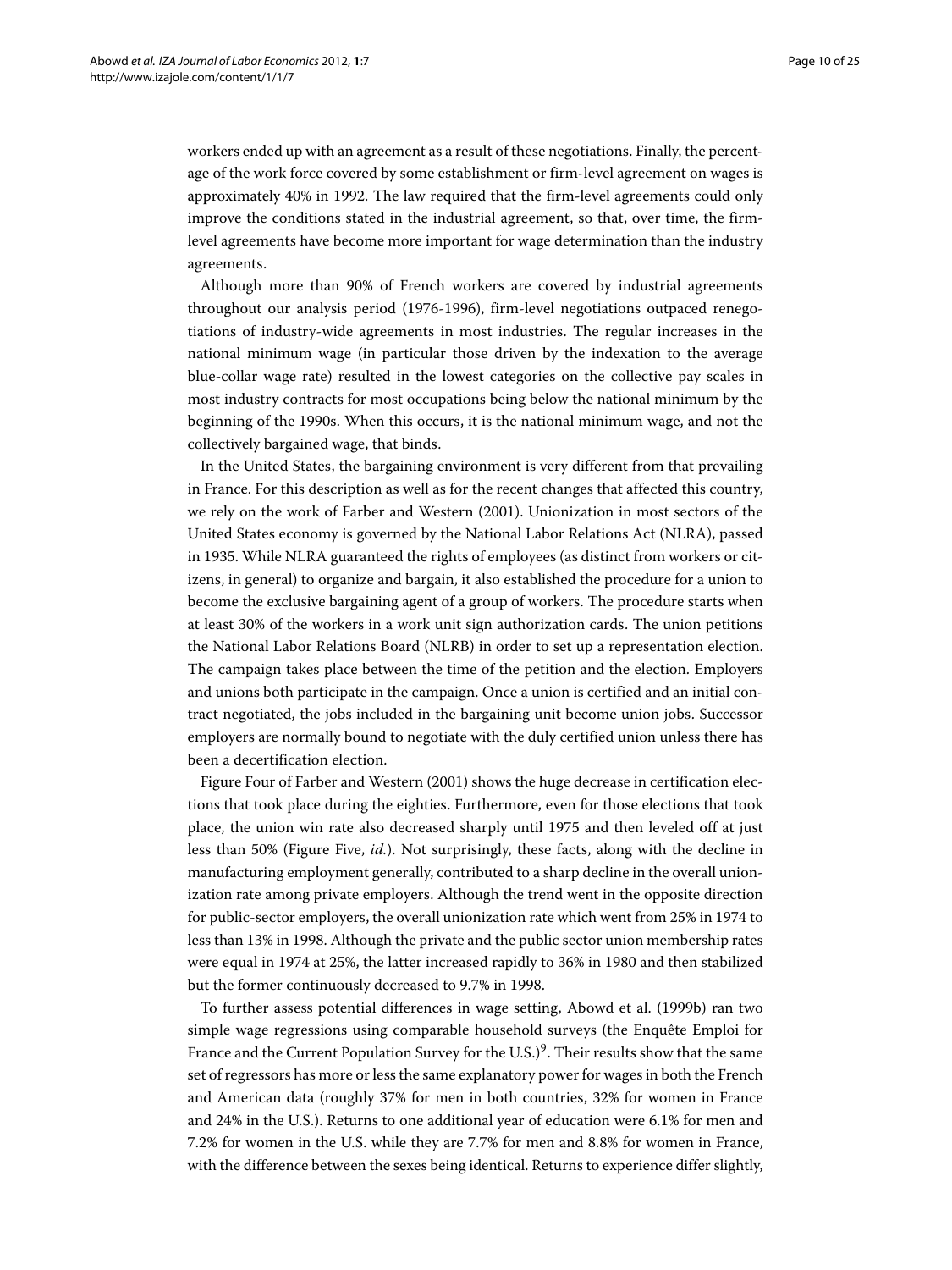with the curvature of the quartic in experience implying a more hump-shaped profile in the U.S.. Finally, the gender wage gap in the initial year is roughly equal in both countries, although it decreases over the sample period in the U.S. and is basically stable in France during the eighties.

#### **5.2 The product market**

Apart from labor market institutions, the intensity of competition prevailing on the product market should affect wages according to the theory developed above because wages are the sum of an opportunity wage and a rent component. These rents are the product of workers' bargaining power, an outcome of labor market institutions as described just above, and of the firms' quasi-rent, an outcome of product market competition. Regulations that affect product markets are more dispersed than labor market regulations. For instance, the American airline or banking industries were heavily regulated in the seventies. But these regulations were discarded during the 1980s and 1990s. The effects on labor market outcomes of such deregulation have been shown to be quite large<sup>10</sup>. To paraphrase the conclusion of Peoples [\(1998\)](#page-24-19), the effect of deregulation was heavily tied to reductions in the labor costs that followed. In all the industries where labor earnings fell sharply, trucking or airline, employment increased dramatically. In industries where labor earnings fell slightly, such as telecommunications, employment was steady. Finally, in industries where earnings did not change, such as the railroad industry, employment sharply declined. Hence, our sample period for the United States is one of intense product market competition.

This is far from the case in France. Even though France, pushed by European institutions, started in the 1990s to deregulate some industries, the process is far from completion. During our sample period, near monopolies operated in many industries. Air France (airlines), Seita (cigarettes), Electricité de France (energy), and Gaz de France (energy) are all examples of firms in which the State has a majority equity stake and there are no local competitors (even though France imports cigarettes and allows foreign airlines to land in France). Entry into these industries was, and still is, heavily regulated. Surprisingly, it is also the case in many other apparently competitive industries, such as the retail trade, that entry regulations loomed and are still very important (see Bertrand and Kramarz [\(2002\)](#page-24-20) for the detrimental effect of the Loi Royer on employment in the retail trade). Djankov et al. [\(2002\)](#page-24-21) have also shown that entry regulations, as measured by requirements to starting a new business in France, are common, time-consuming and costly. This startup process takes 66 days and 16 different legal and administrative steps in France and only 7 days and 4 steps in the United States.

#### <span id="page-10-0"></span>**6 Basic results**

We estimated all of the identifiable person and firm effects from equation [\(5\)](#page-4-2) and calculated the decomposition shown in equation [\(8\)](#page-5-1). Summary results for the U.S. are shown in Table [1](#page-11-0) and for France in Table [2.](#page-12-0) The complete set of results is shown in Additional file [1:](#page-23-8) Appendix Table A1 (for the United States) and Table A2 (for France)<sup>11</sup>. The column labeled "Raw Industry Wage Differential" is the estimated value of *κ*∗∗, controlling for all of the characteristics in *X* as well as the observable non-time-varying characteristics that are (implicitly) controlled by *D*, using the same specifications as in AKM but our newer estimation method. The column labeled "Industry Average Person Effect" is an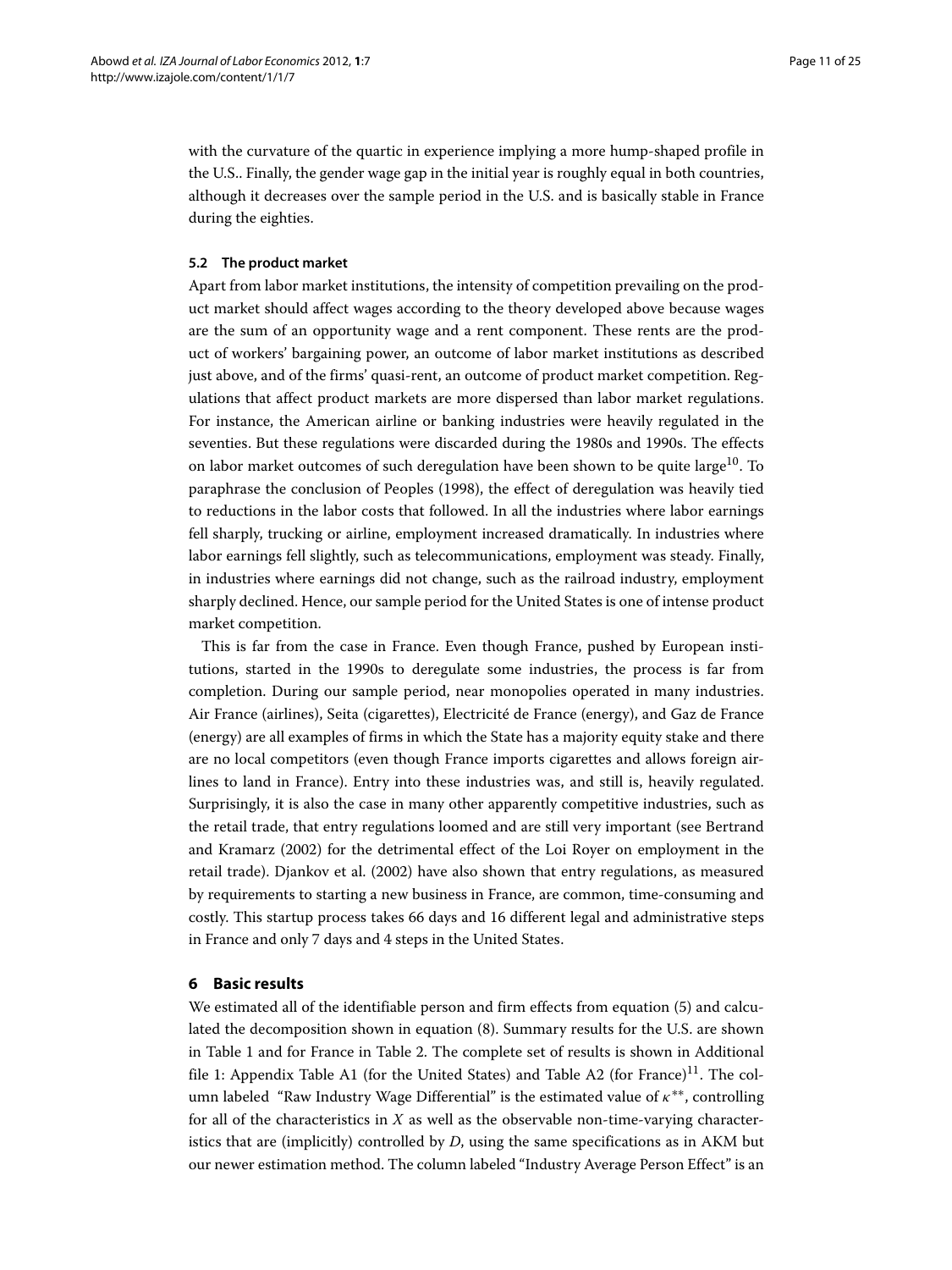<span id="page-11-0"></span>

| <b>SIC</b> | Industry                                   | Raw<br>Industry<br>Wage<br><b>Differential</b> | Industry<br>Average<br>Person<br><b>Effect</b> | <b>Industry</b><br>Average<br><b>Firm</b><br><b>Effect</b> |
|------------|--------------------------------------------|------------------------------------------------|------------------------------------------------|------------------------------------------------------------|
| 62         | Security brokers, dealers, exchanges       | 0.659                                          | 0.393                                          | 0.258                                                      |
| 46         | Pipelines, except natural gas              | 0.625                                          | 0.094                                          | 0.475                                                      |
| 29         | Petroleum and coal products                | 0.478                                          | 0.109                                          | 0.345                                                      |
| 81         | Legal services                             | 0.471                                          | 0.236                                          | 0.230                                                      |
| 48         | Communications                             | 0.460                                          | 0.123                                          | 0.346                                                      |
| 49         | Electric, gas, and sanitary services       | 0.445                                          | 0.095                                          | 0.358                                                      |
| 13         | Oil and gas extraction                     | 0.437                                          | 0.108                                          | 0.285                                                      |
| 38         | Instruments and related products           | 0.411                                          | 0.137                                          | 0.280                                                      |
| 89         | Miscellaneous services                     | 0.409                                          | 0.136                                          | 0.227                                                      |
| 28         | Chemicals and allied products              | 0.407                                          | 0.126                                          | 0.303                                                      |
| 83         | Social services                            | $-0.296$                                       | $-0.199$                                       | $-0.102$                                                   |
| 53         | General merchandise stores                 | $-0.303$                                       | $-0.050$                                       | $-0.241$                                                   |
| 79         | Amusement and recreation services          | $-0.312$                                       | $-0.079$                                       | $-0.249$                                                   |
| 72         | Personal services                          | $-0.371$                                       | $-0.160$                                       | $-0.213$                                                   |
| 70         | Hotels, rooming houses, camps, and lodging | $-0.385$                                       | $-0.209$                                       | $-0.186$                                                   |
| 23         | Apparel and other textile products         | $-0.402$                                       | $-0.240$                                       | $-0.142$                                                   |
| 58         | Eating and drinking places                 | $-0.554$                                       | $-0.161$                                       | $-0.397$                                                   |
| 07         | Agricultural services                      | $-0.568$                                       | $-0.280$                                       | $-0.316$                                                   |
| 01         | Agriculture-crops                          | $-0.570$                                       | $-0.293$                                       | $-0.315$                                                   |
| 88         | Private households                         | $-0.643$                                       | $-0.219$                                       | $-0.252$                                                   |

#### **Table 1 US, winners and losers**

estimate of  $(A'F'M_XFA)^{-1}A'F'M_XD\theta$ , the average of the person effects within the industry adjusted for *X*. The column labeled "Industry Average Firm Effect" is an estimate of  $(A'F'M_XFA)^{-1}A'F'M_XF\psi$  , the average of the firm effects within the industry adjusted for *X*. The columns of these two tables serve as the dependent variables for the long-term statistical analysis performed in section  $7^{12}$ .

An instructive way to summarize the results is to consider the industries with the largest positive and negative raw wage differentials. For the U.S. these "winners and losers" are summarized in Table [1.](#page-11-0) Notice that the industry with the largest raw differential is SIC 62 (security brokers, dealers and exchanges). This raw differential of 0.659 log points consists of two-thirds person effect and one-third firm effect. One can conclude that for whatever economic reasons, persons with high opportunity costs of time (large *θi*) accumulate in this sector and, again for whatever economic reasons, firms in this sector pay more. SIC 62 has both high-wage workers and high-wage firms. Now consider the second largest "winner," SIC 46 (pipelines, except natural gas). In this sector the large differential is is basically due to the presence of high-wage firms (large  $\psi_i$ ). Consider now the "losers." The biggest negative raw differential is in SIC 88 (private households), where more of the difference is due to firm effects than to person effects but the two both contribute substantially to the differential. SIC 83 (social services), on the other hand, is due twothirds to the average person effect and one-third to the average firm effect.

Table [2](#page-12-0) shows the "winners and losers" for France. The first point to remark, as our discussion in section [5](#page-7-0) previewed, is that there is noticeably less dispersion of the raw inter-industry wage differentials in France as compared to the U.S.–probably because of the combined effects of the SMIC (on the bottom of the wage distribution) and the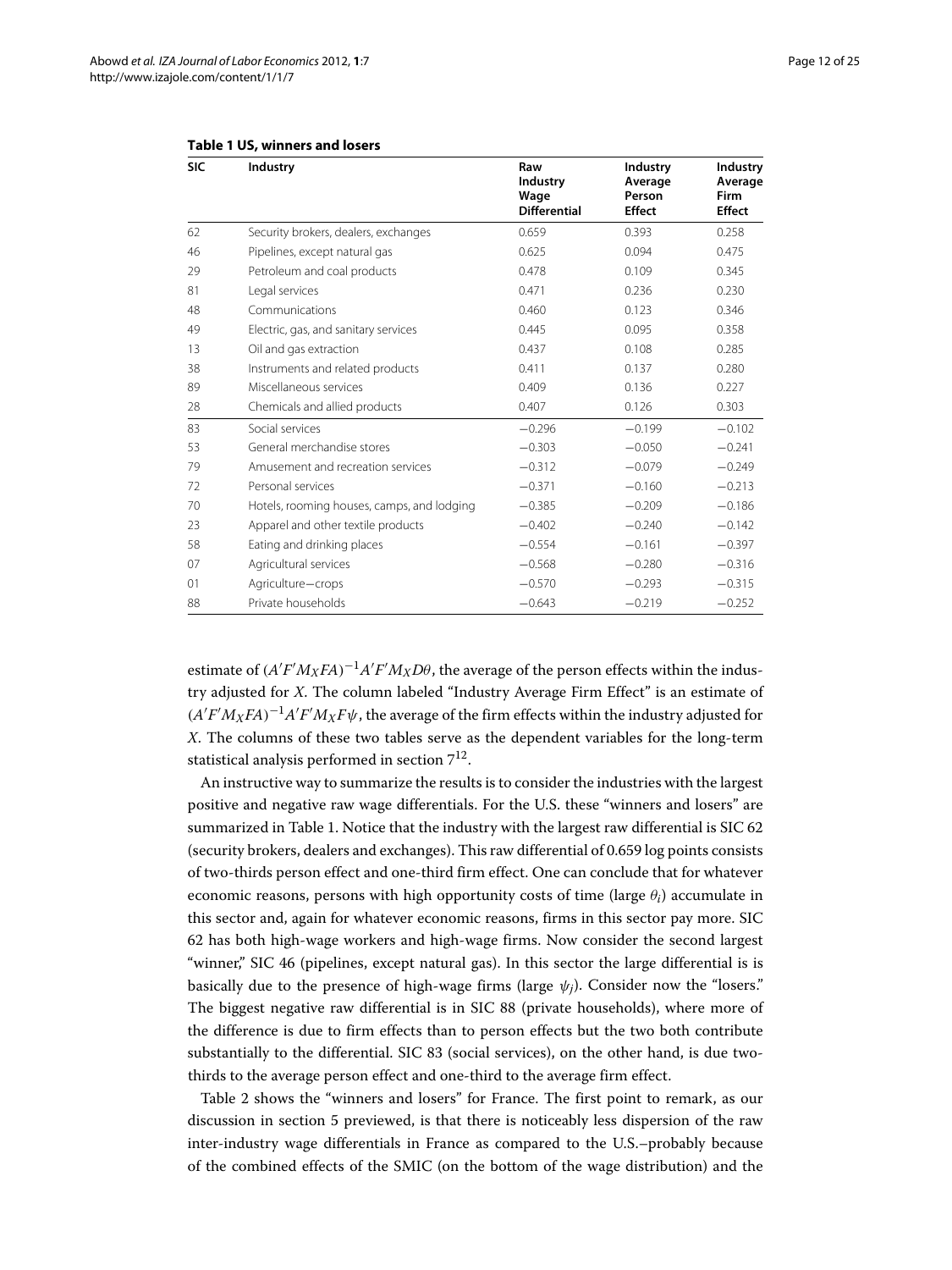| <b>NAP</b> | Industry                                         | Raw<br>Industry<br>Wage<br><b>Differential</b> | Industry<br>Average<br>Person<br><b>Effect</b> | Industry<br>Average<br>Firm<br><b>Effect</b> |
|------------|--------------------------------------------------|------------------------------------------------|------------------------------------------------|----------------------------------------------|
| 05         | Crude petroleum and natural gas extraction       | 0.490                                          | 0.239                                          | 0.196                                        |
| 27         | Office and accounting machines                   | 0.472                                          | 0.094                                          | 0.346                                        |
| 72         | Air transportation                               | 0.466                                          | 0.123                                          | 0.306                                        |
| 76         | Financial holding companies                      | 0.378                                          | 0.205                                          | 0.130                                        |
| 42         | Tobacco products manufacture                     | 0.337                                          | 0.016                                          | 0.256                                        |
| 07         | Distribution of Gas                              | 0.319                                          | 0.059                                          | 0.229                                        |
| 33         | Aircraft and parts manufacture                   | 0.313                                          | 0.167                                          | 0.098                                        |
| 04         | Coal mining                                      | 0.312                                          | 0.098                                          | 0.170                                        |
| 94         | Health care, non-market                          | 0.301                                          | $-0.105$                                       | 0.376                                        |
| 17         | Basic chemical manufacture                       | 0.289                                          | 0.100                                          | 0.144                                        |
| 67         | Hotels, motels, bars and restaurants             | $-0.167$                                       | $-0.047$                                       | $-0.068$                                     |
| 62         | Retail specialty and neighborhood food           | $-0.177$                                       | $-0.048$                                       | $-0.085$                                     |
| 90         | Public administration, general                   | $-0.218$                                       | $-0.035$                                       | $-0.167$                                     |
| 38         | Bakery products                                  | $-0.233$                                       | $-0.019$                                       | $-0.133$                                     |
| 87         | Miscellaneous commercial services                | $-0.239$                                       | $-0.076$                                       | $-0.137$                                     |
| 95         | Social services, non-market                      | $-0.241$                                       | $-0.099$                                       | $-0.150$                                     |
| 96         | Recreational, cultural, and sporting, non-market | $-0.252$                                       | $-0.024$                                       | $-0.214$                                     |
| 82         | Commercial education services                    | $-0.259$                                       | 0.044                                          | $-0.321$                                     |
| 97         | Miscellaneous public services, non-market        | $-0.288$                                       | $-0.025$                                       | $-0.255$                                     |
| 92         | Teaching, non-market                             | $-0.414$                                       | 0.000                                          | $-0.431$                                     |

#### <span id="page-12-0"></span>**Table 2 France, winners and losers**

government-ownership of the largest businesses (on the top of the wage distribution). Nevertheless, there are some big "winners." The biggest is NAP 05 (crude petroleum and natural gas extraction) where the raw effect consists of about equal parts person and firm effects. The story is very different for the second "winner." In NAP 27 (office and accounting machines) most of the effect comes from the average firm effect. Similarly, NAP 72 (air transport) and NAP 42 (tobacco products) and NAP 07 (distribution of gas) all derive the bulk of their raw differential from the industry average firm effect. Interestingly, all of these industries contained large government-owned firms during the sample period. Among the "losers" the most striking feature is the compression of the industry average person effects (especially in comparison with the U.S.), which is almost surely due to the SMIC. The largest "loser" NAP 92 (teaching, non-market) is a very small sector. The largest of the "loser" market sectors are NAP 67 (hotels, motels, bars and restaurants) and NAP 62 (retail specialty and neighborhood food), which employ 7% of the total workforce, have large negative raw differentials consisting of two-thirds firm effect and one-third person effect.

Krueger and Summers documented a correlation across nations of the raw interindustry wage differentials. We show in Table [3](#page-13-0) that both the raw differential and its components are strongly correlated between the U.S. and France<sup>13</sup>. The international correlation of the effects does not depend upon which country we select to supply the base weights although it is slightly stronger when weighted by French industry shares than when we use the U.S. industry shares as weights. The smallest correlations in the table are between the industry average person effect and the industry average firm effect (within or between countries). This correlation is positive but it is not very large, suggesting that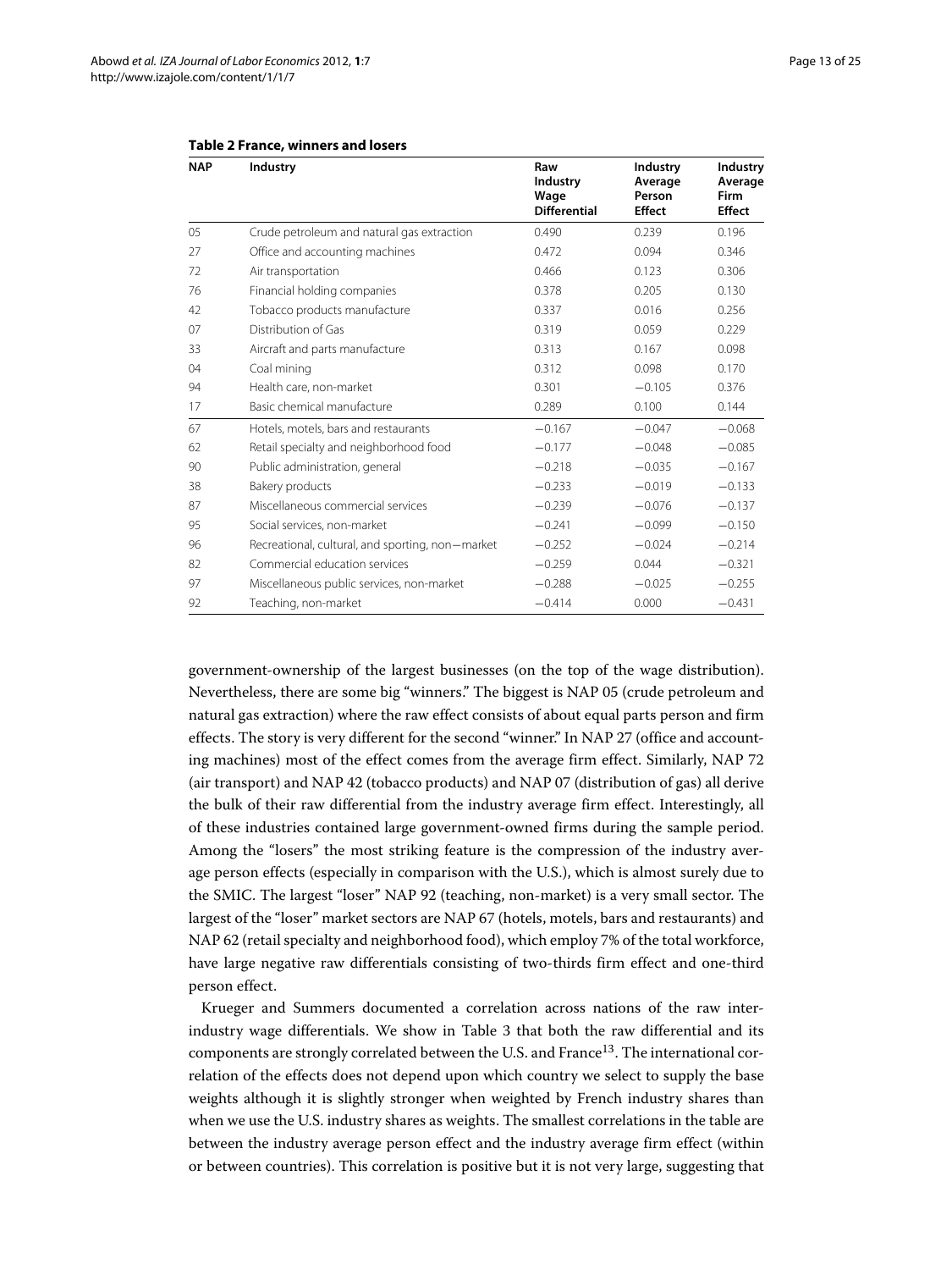# **Table 3 Correlation of industry effects**

<span id="page-13-0"></span>

|                                |                     | France               |                                |                     | US                   |                 |
|--------------------------------|---------------------|----------------------|--------------------------------|---------------------|----------------------|-----------------|
|                                | <b>Raw Industry</b> | Industry             | <b>Industry</b>                | <b>Raw Industry</b> | <b>Industry</b>      | <b>Industry</b> |
|                                | Wage                | Average              | Average Firm                   | Wage                | Average              | Average Firm    |
|                                | <b>Differential</b> | <b>Person Effect</b> | <b>Effect</b>                  | <b>Differential</b> | <b>Person Effect</b> | <b>Effect</b>   |
| France                         |                     |                      | <b>French Industry Weights</b> |                     |                      |                 |
| Raw Industry Wage Differential | 1.0000              | 0.6110               | 0.9046                         | 0.5783              | 0.4444               | 0.5689          |
| Industry Average Person Effect | 0.6110              | 1.0000               | 0.2549                         | 0.4810              | 0.6337               | 0.2880          |
| Industry Average Firm Effect   | 0.9046              | 0.2549               | 1.0000                         | 0.3792              | 0.1655               | 0.4564          |
| US                             |                     |                      | <b>US Industry Weights</b>     |                     |                      |                 |
| Raw Industry Wage Differential | 0.4914              | 0.3652               | 0.3630                         | 0000.               | 0.8167               | 0.9214          |
| Industry Average Person Effect | 0.2662              | 0.4631               | 0.0630                         | 0.8167              | 1.0000               | 0.5382          |
| Industry Average Firm Effect   | 0.5500              | 0.2024               | 0.5065                         | 0.9214              | 0.9214               | 1.0000          |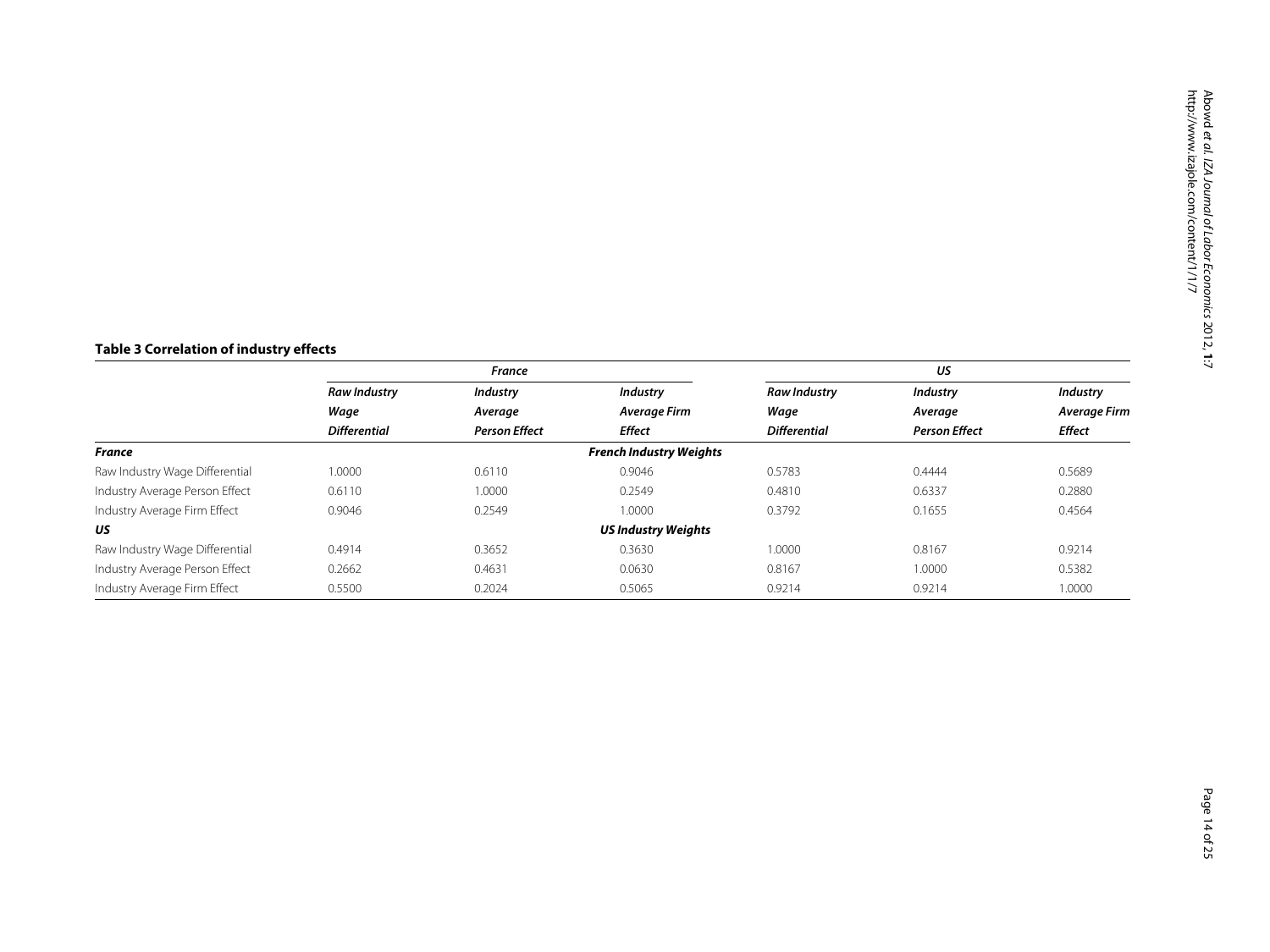the forces that sort person effects are not strongly correlated with the forces that sort firm effects.

# <span id="page-14-0"></span>**7 Long term factors**

In order to implement the wage determination model embodied in equation [\(1\)](#page-3-0), we estimated normalized quasi-rents per worker using the industry aggregate data described in Additional file [1:](#page-23-8) Appendix  $B^{14}$ . The exact definition of the normalized quasi-rent per worker is for industry *k* is:

<span id="page-14-1"></span>
$$
\text{Normalized } \left( \frac{\text{Quasi-Rent}}{\text{Worker}} \right)_k = \frac{\left( \frac{\text{Value Added}}{\text{FTE}_\text{Employee} \cdot \text{Angle} \cdot \text{Asets}} \right)_k - \left( \frac{\text{Total Comparison}}{\text{FTE}_\text{Employee} \cdot \text{exp}(\psi)} \right)_k}{\left( \frac{\sum_{\ell} \text{Total Comparison}_{\ell}}{\sum_{\ell} \text{FTE}_\text{Employee} \cdot \text{Exp}(\psi)} \right)_k}
$$
\n(9)

where the appropriate, country-specific, value has been used for each of the variables noted in the general formula. Notice that the division of the total compensation per FTE employee by  $exp(\psi_k)$  removes the non-portable part of the compensation from the opportunity cost of labor as shown in the derivation of equation  $(3)^{15}$  $(3)^{15}$ . As is clear from the formula, we assumed a 3% real opportunity cost of capital. Our definition differs in two important respects from the one used by Abowd and Lemieux. First, we normalize the quasi-rent per work by dividing by the economy-wide average compensation, which is a constant across sectors, in order scale the effects in France and the United States to be unit free. Second, we correct the opportunity cost of time, computed as  $\frac{\text{Total Comparison}}{\text{FTE}_{\text{Employee}}(w)}$ , for the variation in average person effects across industries, a measure that Abowd and Lemieux could not estimate. Although the formula uses exp *(ψ)*, equation [\(2\)](#page-3-1) shows that the result is exactly the average opportunity cost of time for workers in the industry. This adjustment is similar to the one used by (Abowd and Allain [1996\)](#page-23-7) although they worked with firm-level data.

Table [4](#page-15-0) presents a summary of the variables we use to account for the raw inter-industry wage differentials and their component industry-average person and firm effects in our statistical analysis of the long run factors correlated with these effects. The exact construction of all these variables is precisely described in the data Appendix (Additional file [1\)](#page-23-8).

Table [5](#page-16-0) shows the results with no controls other than the variables listed<sup>16</sup>. The first six columns present estimates for the United States. The last six columns present equivalent results for France. For each country, we estimate three specifications of the explanatory variables. For industry *k*, the industry-average person and firm effects,  $\theta_k$  and  $\psi_k$  constitute our two endogenous variables in each specification. These average person and firm effects are estimated using the methods described in section [3.](#page-4-0) In each case, we include a measure of the (normalized) industry quasi-rent per worker.

In all specifications and as expected, the quasi-rent is much more highly correlated (i.e., explains a larger fraction of the variance) with the firm effects than with the person effects. This difference is more marked in the French regressions than in the American regressions. This result supports the idea that bargaining is more prevalent in France than in the United States, an unsurprising feature when comparing the wage-setting institutions.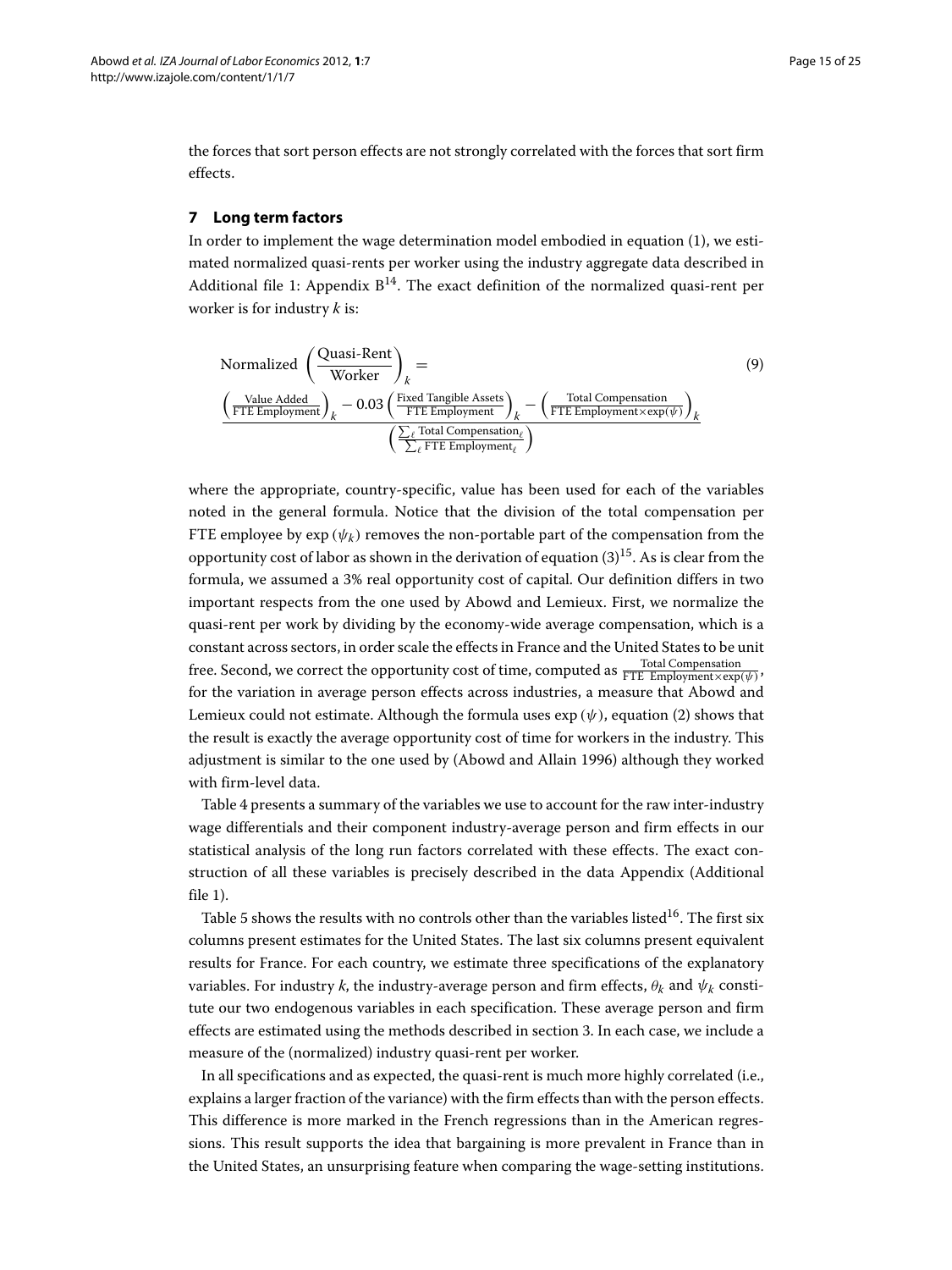| Variable                                   |                 | <b>United States</b>         | France          |                                     |  |
|--------------------------------------------|-----------------|------------------------------|-----------------|-------------------------------------|--|
|                                            | <b>Obs Mean</b> | Standard<br><b>Deviation</b> | <b>Obs Mean</b> | <b>Standard</b><br><b>Deviation</b> |  |
| Normalized quasi-rent                      | 1.048           | 1.512                        | 0.708           | 0.908                               |  |
| Herfindahl index                           | 0.009           | 0.022                        | 0.116           | 0.227                               |  |
| Export-sales ratio                         | 0.062           | 0.097                        | 0.168           | 0.162                               |  |
| Capital-labor ratio                        | 193.84          | 445.85                       | 511.99          | 679.81                              |  |
| Union                                      | 0.149           | 0.131                        |                 |                                     |  |
| Wage increases (industry-wide agreement)   |                 |                              | 2.532           | 0.860                               |  |
| Wage increases (individual-based)          |                 |                              | 1.357           | 1.112                               |  |
| Wage increases (targeted to the low-wage)  |                 |                              | 2.512           | 1.420                               |  |
| Wage increases (targeted to the high-wage) |                 |                              | 1.777           | 1.325                               |  |
| Votes for the CGT union                    |                 |                              | 0.868           | 0.846                               |  |
| Votes for the CEDT union                   |                 |                              | 0.770           | 0.795                               |  |
| Votes for the FO union                     |                 |                              | 0.652           | 0.794                               |  |
| Votes for the CGC union                    |                 |                              | 0.524           | 0.608                               |  |
| Union delegates                            |                 |                              | 3.548           | 4.461                               |  |
| Health and Security Commissions (CHSCT)    |                 |                              | 0.984           | 0.672                               |  |

<span id="page-15-0"></span>

Indeed, union strength is highly correlated to the firm effect and not the person effect in both countries.

The two regressions contained in the second set of columns have different specifications because union presence takes different forms in the two countries. In the US, we use employment in a job covered by a collective bargaining agreement as the measure of unionization. In France, we use various measures of the bargaining outcomes in the industry: types of wage increases (industry-wide, individual-based, targeted to the low-wage, and targeted to the high-wage, all measured using number of agreements in the industry). We also use measures of union presence in the firms under its various legal guises, existence of union representatives, and existence of a health and security commission (CHSCT) as unionization measures. Finally, to measure the type of orientation of unions that were in charge of negotiating with the employers associations, we include fractions of votes received by the nationally representative unions: the CGT, close to the communist party; the CFDT, reformist and closer to the socialist party; FO, which went from reformist to more extremist and strike-prone; and the CGC, the union for professionals, managers, and engineers. Indeed, because large rents may induce unions to enter industries to capture these rents, our regressions must be seen as descriptive and not causal. Hence, our wording of the above results is particularly cautious in not hinting at causality.

Table [6](#page-18-0) presents our second specification in which we control for the age and education structure or occupations structure in the industry

We first present the results for the United States. In this country, even though unions were quite weak during our sample period, relatively strong unions still existed in some industries. For instance, Table one in Peoples [\(1998\)](#page-24-19) shows that, as late as 1996, the union membership rate was as high as 23% in the trucking industry, 36% in the airline industry, and 29% in the telecommunications industry. Results in Table [5](#page-16-0) show that stronger unions are associated with larger firm effects in the industry. However, this union effect disappears in Table [6,](#page-18-0) a potential reflection of educational or occupational capital, specific to the unionized industry. More generally, the introduction of the education and age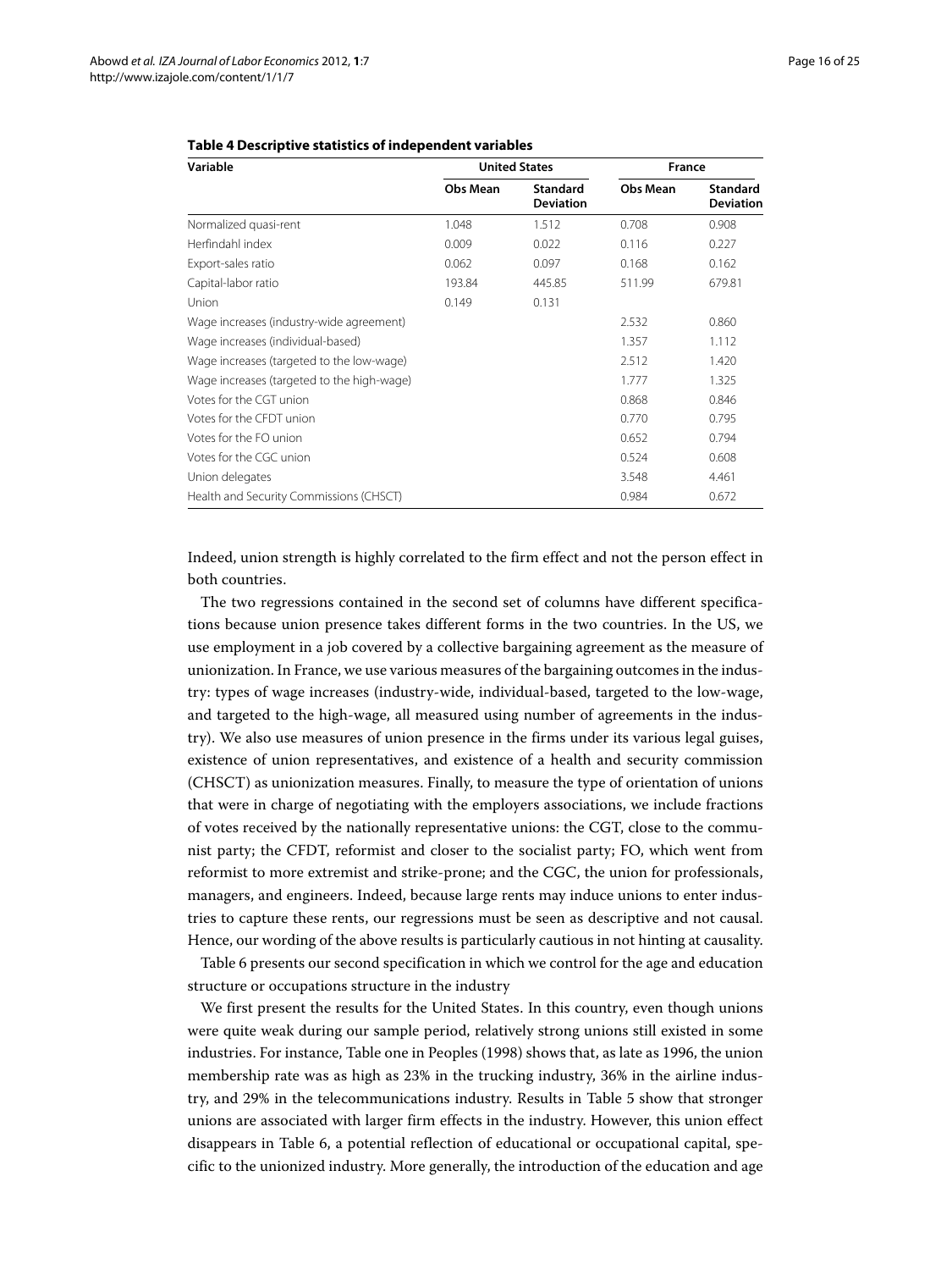<span id="page-16-0"></span>

|                             |                    |                    |                    | <b>United States</b> |                       | France                |                    |                    |                    |                       |                       |                       |
|-----------------------------|--------------------|--------------------|--------------------|----------------------|-----------------------|-----------------------|--------------------|--------------------|--------------------|-----------------------|-----------------------|-----------------------|
| Variable                    | Person<br>effect   | Firm<br>effect     | Person<br>effect   | Firm<br>effect       | Person<br>effect      | Firm<br>effect        | Person<br>effect   | Firm<br>effect     | Person<br>effect   | Firm<br>effect        | Person<br>effect      | <b>Firm</b><br>effect |
| Normalized quasi-rent       | 0.0750<br>(0.0164) | 0.1632<br>(0.0237) | 0.0739<br>(0.0166) | 0.1576<br>(0.0231)   | 0.1158<br>(0.0261)    | 0.2077<br>(0.0369)    | 0.0272<br>(0.0101) | 0.0913<br>(0.0157) | 0.0309<br>(0.0088) | 0.0693<br>(0.0121)    | 0.0218<br>(0.0102)    | 0.0531<br>(0.0137)    |
| Herfindahl index            |                    |                    |                    |                      | $-2.9045$<br>(2.5039) | 1.0575<br>(3.5346)    |                    |                    |                    |                       | $-0.0221$<br>(0.0465) | 0.1362<br>(0.0621)    |
| Export-sales ratio          |                    |                    |                    |                      | 0.2137<br>(0.1520)    | 0.3395<br>(0.2146)    |                    |                    |                    |                       | 0.0658<br>(0.0485)    | 0.1715<br>(0.0648)    |
| Capital-labor ratio         |                    |                    |                    |                      | $-0.2730$<br>(0.1291) | $-0.3840$<br>(0.1823) |                    |                    |                    |                       | 0.0208<br>(0.0111)    | 0.0034<br>(0.0149)    |
| Union                       |                    |                    | 0.0739<br>(0.0166) | 0.3919<br>(0.1668)   | 0.1209<br>(0.1343)    | 0.3622<br>(0.1895)    |                    |                    |                    |                       |                       |                       |
| Wage increases              |                    |                    |                    |                      |                       |                       |                    |                    | $-0.0309$          | $-0.0436$             | $-0.0289$             | $-0.0324$             |
| (industry-wide agreement)   |                    |                    |                    |                      |                       |                       |                    |                    | (0.0090)           | (0.0125)              | (0.0094)              | (0.0125)              |
| Wage increases              |                    |                    |                    |                      |                       |                       |                    |                    | 0.0140             | 0.0109                | 0.0140                | 0.0149                |
| (individual-based)          |                    |                    |                    |                      |                       |                       |                    |                    | (0.0058)           | (0.0080)              | (0.0060)              | (0.0080)              |
| Wage increases              |                    |                    |                    |                      |                       |                       |                    |                    | $-0.0014$          | 0.0147                | $-0.0032$             | 0.0261                |
| (targeted to the low-wage)  |                    |                    |                    |                      |                       |                       |                    |                    | (0.0069)           | (0.0095)              | (0.0085)              | (0.0113)              |
| Wage increases              |                    |                    |                    |                      |                       |                       |                    |                    | $-0.0014$          | 0.0147                | $-0.0032$             | 0.0261                |
| (targeted to the high-wage) |                    |                    |                    |                      |                       |                       |                    |                    | (0.0058)           | (0.0080)              | (0.0058)              | (0.0077)              |
| Votes for the CGT union     |                    |                    |                    |                      |                       |                       |                    |                    | 0.0015<br>(0.0303) | 0.0871<br>(0.0418)    | $-0.0107$<br>(0.0355) | 0.0084<br>(0.0475)    |
| Votes for the CFDT union    |                    |                    |                    |                      |                       |                       |                    |                    | 0.0508<br>(0.0199) | 0.0407<br>(0.0275)    | 0.0480<br>(0.0214)    | 0.0704<br>(0.0287)    |
| Votes for the FO union      |                    |                    |                    |                      |                       |                       |                    |                    | 0.0127<br>(0.0364) | $-0.0609$<br>(0.0503) | 0.0091<br>(0.0361)    | $-0.0639$<br>(0.0483) |

# **Table 5 Regressions of person and firm effects on economy-wide factors (no controls)**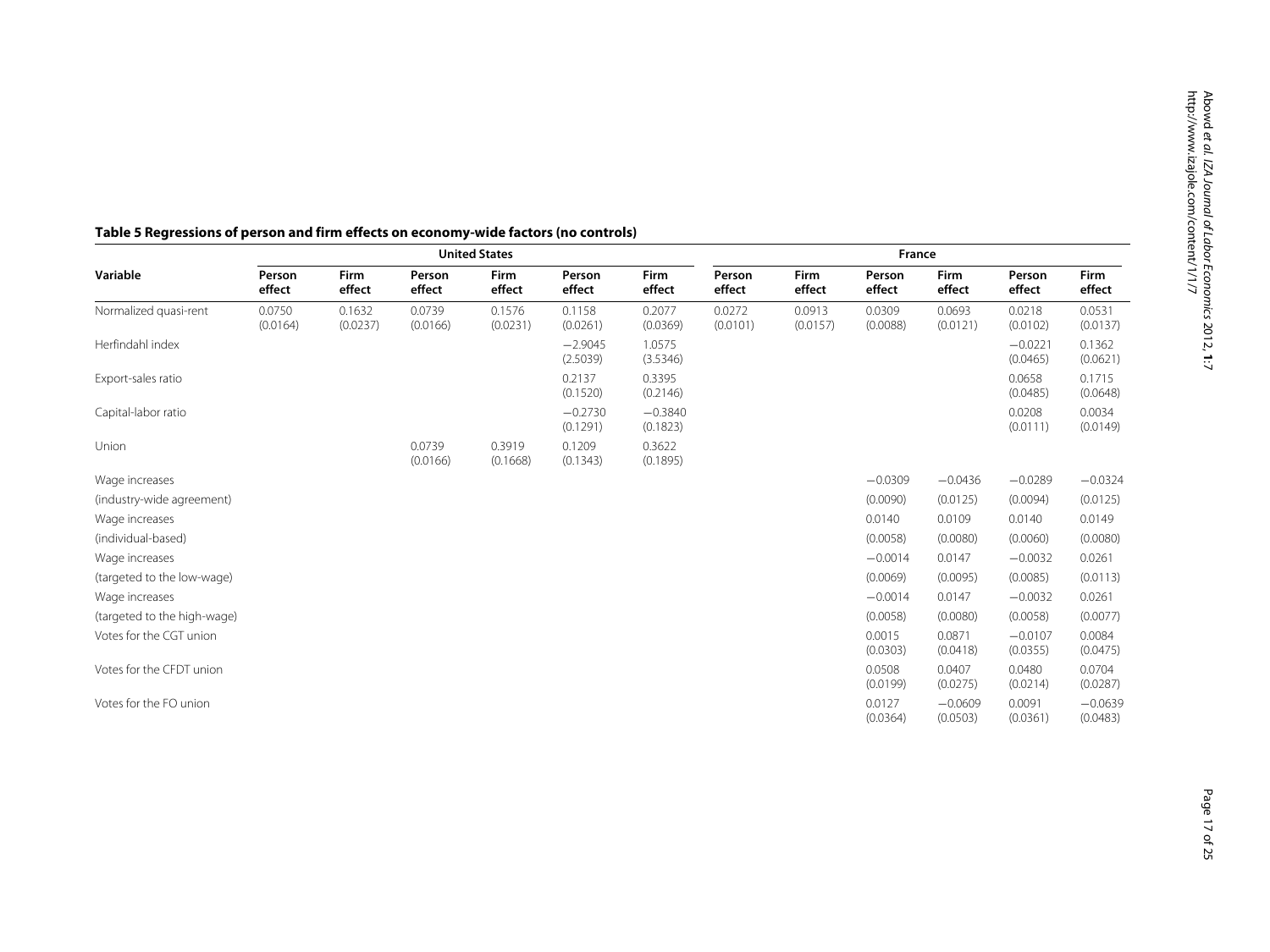# **Table 5 Regressions of person and firm effects on economy-wide factors (no controls)** *(Continued)*

| Votes for the CGC union |        |        |        |        |        |        |        |        | 0.0720<br>(0.0188)    | 0.0167<br>(0.0259)    | 0.0649<br>(0.0200)    | 0.0316<br>(0.0267)    |
|-------------------------|--------|--------|--------|--------|--------|--------|--------|--------|-----------------------|-----------------------|-----------------------|-----------------------|
| Union delegates         |        |        |        |        |        |        |        |        | $-0.0113$<br>(0.0056) | $-0.0109$<br>(0.0077) | $-0.0083$<br>(0.0058) | $-0.0050$<br>(0.0078) |
| Health and Security     |        |        |        |        |        |        |        |        | $-0.0516$             | 0.0069                | $-0.0492$             | 0.0031                |
| Commissions (CHSCT)     |        |        |        |        |        |        |        |        | (0.0108)              | (0.0149)              | (0.0109)              | (0.0145)              |
| R-Square                | 0.2242 | 0.4015 | 0.2168 | 0.4388 | 0.2697 | 0.4831 | 0.0628 | 0.2593 | 0.4090                | 0.6333                | 0.4206                | 0.6626                |
| Number of Obs           | 70     | 70     | 70     | 70     | 66     | 66     | 95     | 95     | 93                    | 93                    | 93                    | 93                    |

Note: Results are employment-weighted least squares estimates with standard errors in parentheses.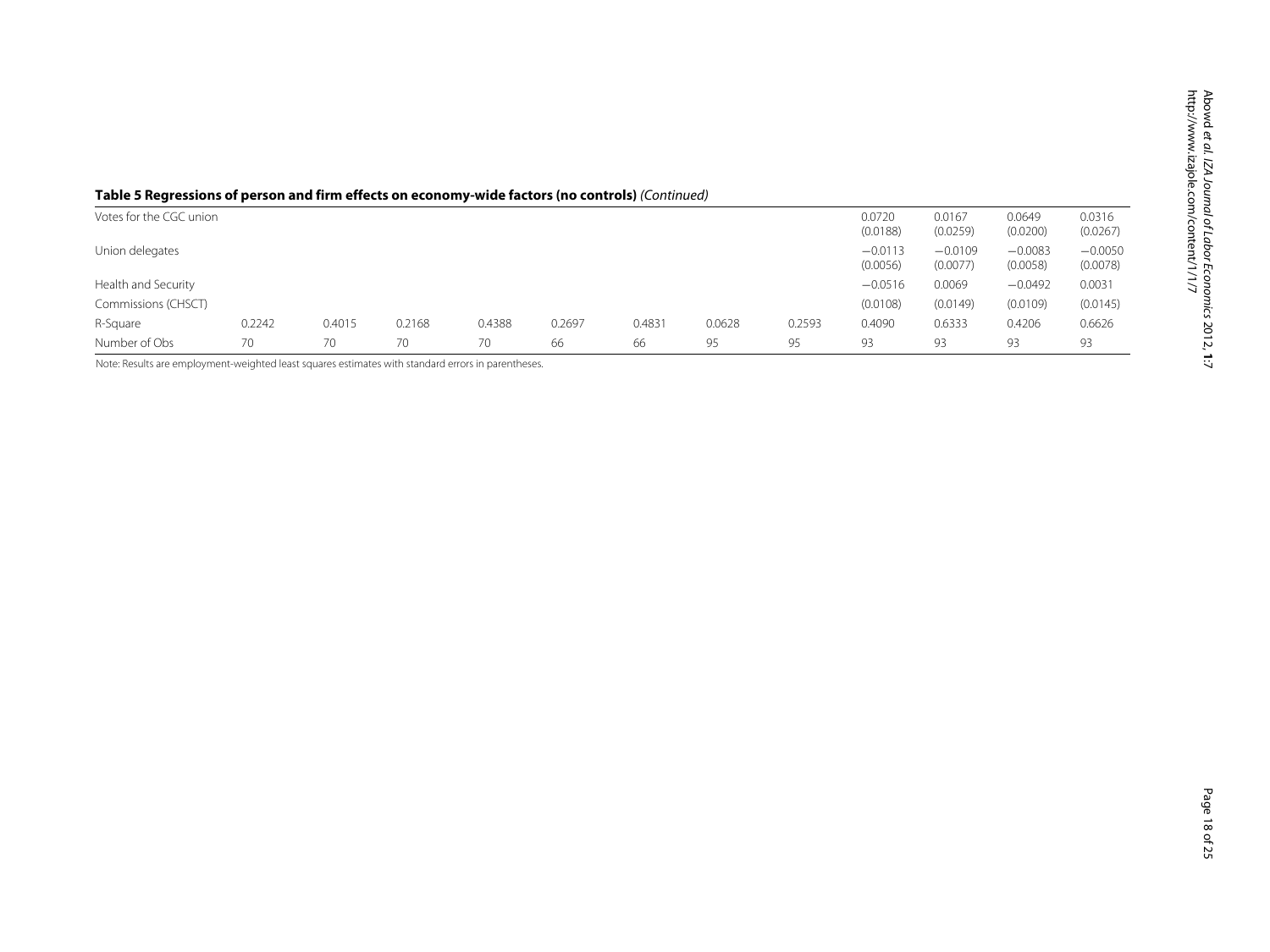<span id="page-18-0"></span>

| <b>Firm effect</b>        |                    |                          |                    | <b>United States</b> |                       | France                   |                    |                          |                    |                       |                          |                    |
|---------------------------|--------------------|--------------------------|--------------------|----------------------|-----------------------|--------------------------|--------------------|--------------------------|--------------------|-----------------------|--------------------------|--------------------|
|                           | Person<br>effect   | Firm<br>effect           | Person<br>effect   | Firm<br>effect       | Person<br>effect      | Firm<br>effect           | Person<br>effect   | Firm<br>effect           | Person<br>effect   | <b>Firm</b><br>effect | Person<br>effect         | Firm<br>effect     |
|                           |                    | <b>Education and age</b> | <b>Occupations</b> |                      |                       | <b>Education and age</b> |                    | <b>Education and age</b> | <b>Occupations</b> |                       | <b>Education and age</b> |                    |
| Normalized quasi-rent     | 0.0471<br>(0.0170) | 0.0623<br>(0.0180)       | 0.0475<br>(0.0126) | 0.1177<br>(0.0192)   | 0.0816<br>(0.0251)    | 0.0780<br>(0.0269)       | 0.0003<br>(0.0073) | 0.0678<br>(0.0139)       | 0.0128<br>(0.0088) | 0.0594<br>(0.0123)    | 0.0093<br>(0.0085)       | 0.0536<br>(0.0128) |
| Herfindahl Index          |                    |                          |                    |                      | $-2.3524$<br>(1.9821) | 2.2784<br>(2.1186)       |                    |                          |                    |                       | $-0.0466$<br>(0.0395)    | 0.0981<br>(0.0590) |
| Export-Sales ratio        |                    |                          |                    |                      | 0.1985<br>(0.1299)    | 0.1626<br>(0.1389)       |                    |                          |                    |                       | 0.0248<br>(0.0437)       | 0.1191<br>(0.0652) |
| Capital-Labor ratio       |                    |                          |                    |                      | $-0.1903$<br>(0.1055) | $-0.1295$<br>(0.1128)    |                    |                          |                    |                       | 0.0037<br>(0.0094)       | 0.0169<br>(0.0141) |
| Union                     |                    |                          |                    |                      | 0.1484<br>(0.1344)    | $-0.2125$<br>(0.1437)    |                    |                          |                    |                       |                          |                    |
| Wage increases            |                    |                          |                    |                      |                       |                          |                    |                          |                    |                       | $-0.0165$                | $-0.0347$          |
| (industry-wide agreement) |                    |                          |                    |                      |                       |                          |                    |                          |                    |                       | (0.0083)                 | (0.0123)           |
| Wage increases            |                    |                          |                    |                      |                       |                          |                    |                          |                    |                       | 0.0046                   | 0.0066             |
| (individual-based)        |                    |                          |                    |                      |                       |                          |                    |                          |                    |                       | (0.0054)                 | (0.0080)           |
| Wage increases            |                    |                          |                    |                      |                       |                          |                    |                          |                    |                       | $-0.0067$                | 0.0185             |
| (for the low-wage)        |                    |                          |                    |                      |                       |                          |                    |                          |                    |                       | (0.0069)                 | (0.0102)           |
| Wage increases            |                    |                          |                    |                      |                       |                          |                    |                          |                    |                       | 0.0019                   | $-0.0232$          |
| (for the high-wage)       |                    |                          |                    |                      |                       |                          |                    |                          |                    |                       | (0.0050)                 | (0.0075)           |
| Votes for the CGT union   |                    |                          |                    |                      |                       |                          |                    |                          |                    |                       | $-0.0129$<br>(0.0314)    | 0.0616<br>(0.0469) |
| Votes for the CFDT union  |                    |                          |                    |                      |                       |                          |                    |                          |                    |                       | 0.0039<br>(0.0201)       | 0.0466<br>(0.0301) |

# **Table 6 Regressions of person and firm effects on economy-wide factors (with controls)**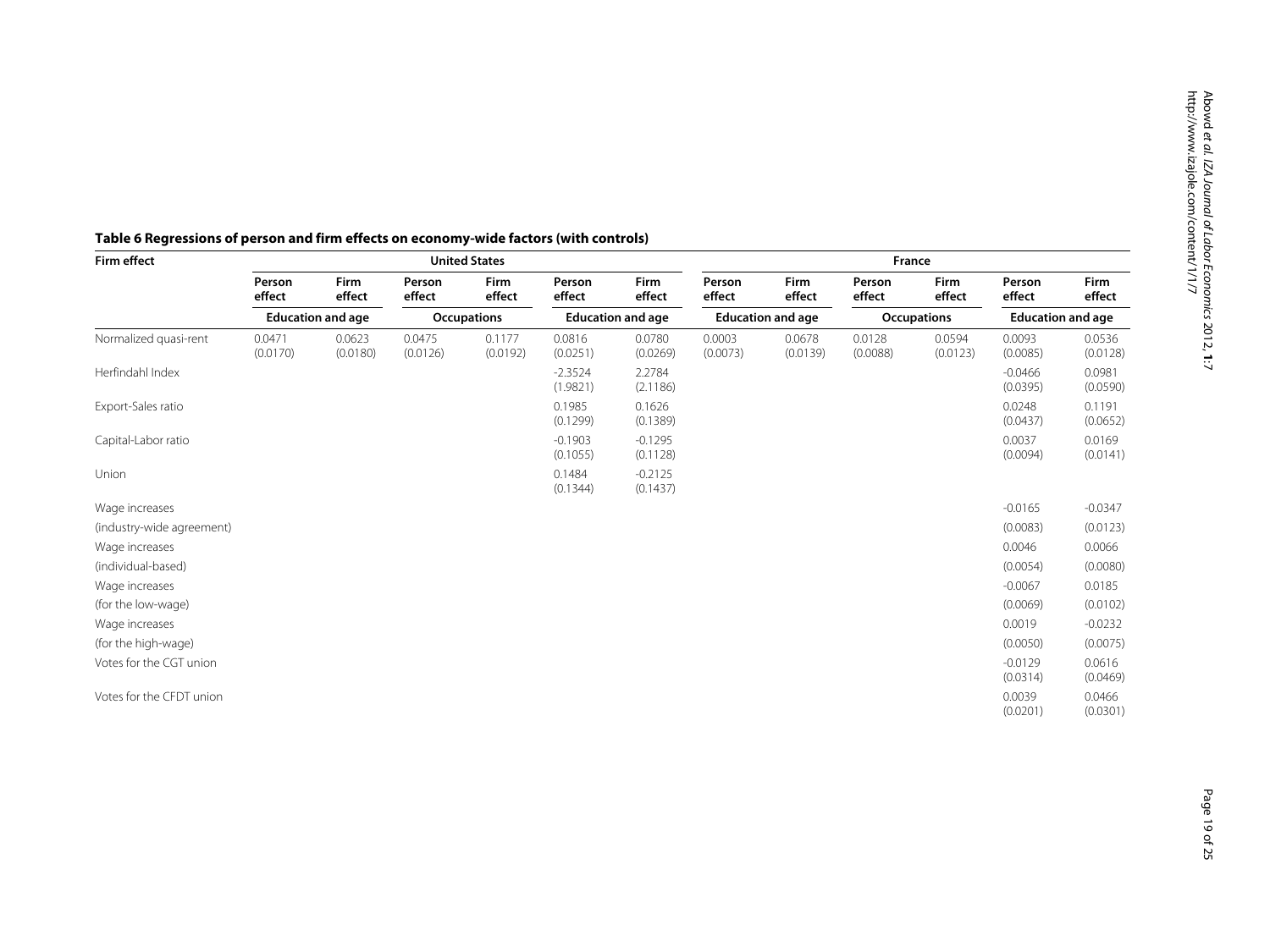# **Table 6 Regressions of person and firm effects on economy-wide factors (with controls)** *(Continued)*

| Votes for the FO union  |        |        |        |        |        |        |        |        |        |        | 0.0269<br>(0.0302)    | $-0.0631$<br>(0.0451) |
|-------------------------|--------|--------|--------|--------|--------|--------|--------|--------|--------|--------|-----------------------|-----------------------|
| Votes for the CGC union |        |        |        |        |        |        |        |        |        |        | 0.0343<br>(0.0179)    | 0.0507<br>(0.0267)    |
| Union delegates         |        |        |        |        |        |        |        |        |        |        | $-0.0037$<br>(0.0050) | $-0.0130$<br>(0.0075) |
| Health and Security     |        |        |        |        |        |        |        |        |        |        | $-0.0230$             | 0.0111                |
| Commissions (CHSCT)     |        |        |        |        |        |        |        |        |        |        | (0.0103)              | (0.0154)              |
| R-Square                | 0.5255 | 0.8041 | 0.6114 | 0.6706 | 0.5583 | 0.8208 | 0.5905 | 0.5159 | 0.5076 | 0.6866 | 0.6406                | 0.7393                |
| Number of Obs           | 70     | 70     | 70     | 70     | 66     | 66     | 95     | 95     | 95     | 95     | 93                    | 93                    |

Note: Results are employment-weighted least squares estimates with standard errors in parentheses.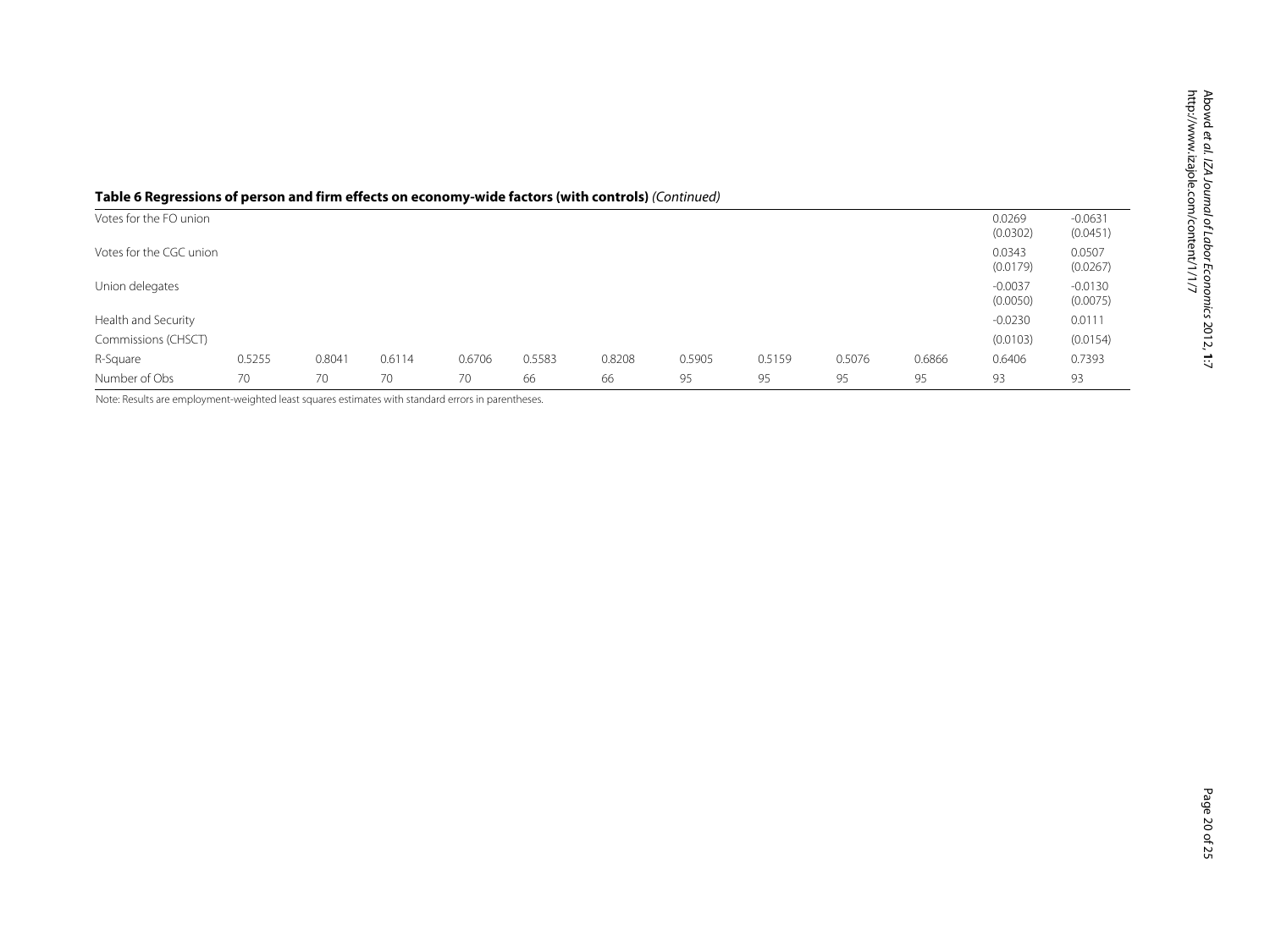structures changes the results quite markedly for the United States. In particular, the coefficient of the quasi-rent is divided by a factor of three in the firm effect regression. The other variables have little impact on the firm or the person effects in the presence of age and education controls. In particular, the product market variables appear to display little correlation with the person and firm effects, except for the capital-labor ratio which has a negative coefficient, potentially because of the substitution of capital for labor.

A first conclusion is that most of the person and firm effects in the United States are related to educational or occupational capital, specific to the industry. Much less is left for the quasi-rent to explain, even though its coefficients remain significant.

For France the estimates in Table [5](#page-16-0) show that product market variables are strongly related to the firm effect. Furthermore, the number of agreements struck by unions directed at low-wage workers is positively related to the size of the firm effect. Industries with few agreements targeted at the high-wage workers have relatively high firm effects. Individual-based agreements are positively associated with large person effects. The number of industry-wide agreements, which affect every worker in the industry, has a negative association with both person and firm effects in the industry–which may reflect the possibility that a compromise was negotiated taking many aspects of the industry into consideration or simply that the industry has many low-wage workers.

The institutional orientation of the union is also quite revealing. The CGT vote is related solely and positively to the firm effect. Interestingly, when the Herfindahl index, the capital-labor ratio, and the export to sales ratio of the industry are included, as shown in the last two columns, the CGT vote coefficient becomes insignificant. Therefore, the CGT appears to benefit from product market aspects of the industries in which this union is strong. The CFDT and, above all, the CGC are apparently strong among the more educated workers, which translates their presence into larger person effects. Finally, a strong presence of union representatives, often present in low-wage manufacturing industries, translates into lower person effects.

In stark contrast with the United States, the results for France are little changed by the introduction of the education and age structure or occupations. For instance, the firm effect remains strongly related to the quasi-rent but not the person effect. Most interestingly, the strength of the relation between the product market variables and the firm effect is unchanged. Finally, the union variables have a similar effect on the firm component of the inter-industry differential but have, now, virtually no effect on the person component.

The striking difference between the uncontrolled (Table [5\)](#page-16-0) and controlled (Table [6\)](#page-18-0) results for the U.S. and France, especially when the age and education structure variables are introduced, invites serious discussion of the reasons. The possibility that the weak industrial union presence in the U.S. vis-à-vis France permits far less mutual protection of the quasi-rents by the two sides and allows individual bargaining to distribute more of the firm effect to older or better educated workers. In France, where the industry-wide collective bargaining agreements permeate all sectors, there is simply much less scope for individual bargaining to target the quasi-rents.

This analysis clearly shows that although the person and the firm components of interindustry wage differentials are highly correlated between the United States and France, this similarity hides strong differences in their origin, as measured by correlations with observed industry variables. The firm component of the differentials appears to be tightly related to the presence and structure of unions in France, as institutions would suggest.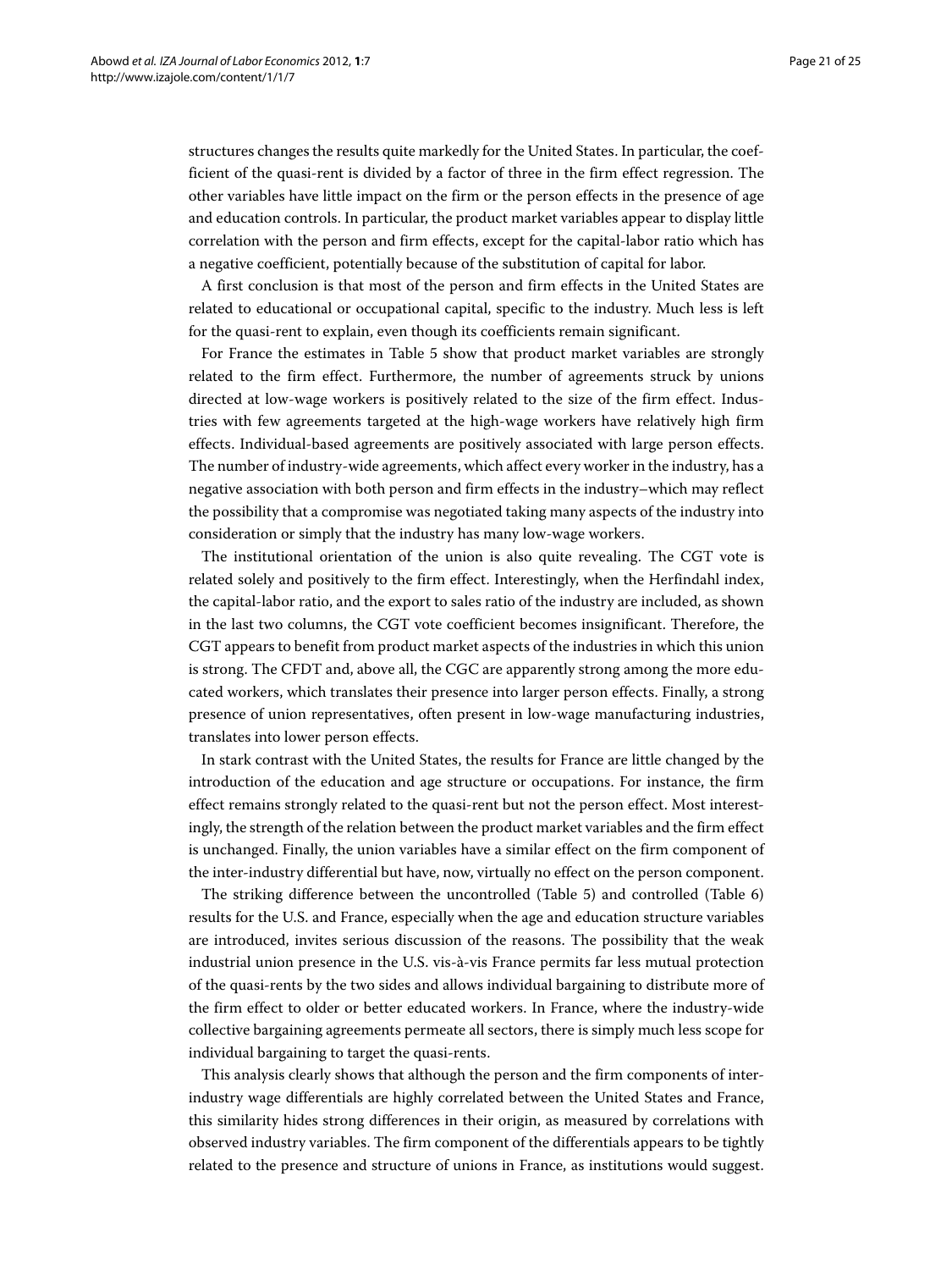More interestingly, and importantly, it is significantly related to the product market conditions prevailing in the industry. The person component of the differentials is mostly related to skills of the workforce, be it education or the lack thereof. In the United States, the person and the firm components of the inter-industry wage differentials appear to reflect some elements of bargaining and unionization, but they mostly reflect occupational or educational sorting across industries as well as capital specific to the industry.

#### **8 Conclusion**

We have specified and examined a model of long-term interindustry wage differences that decomposes the measure into a part due to unobservable individual heterogeneity and a part due to employer heterogeneity. We find that for both the United States and France this decomposition reveals much about the sources of the differences. A single aggregate measure, the quasi-rents per worker, accounts for a remarkably large percentage of the variation. It is more strongly related to the employer heterogeneity than to the individual heterogeneity, particularly in France where product market variables appear to play a sizeable role. Controls for the capital/labor ratio, product market concentration, and measurable demographic differences within sectors do not reduce the strength of this conclusion.

Predictably, the wage rate decomposition and the subsequent analysis of its components raise some new issues for labor economists. First, our analysis of these person and firm effects in relation to industry variables is not causal. It uses a model to provide interpretation of observed correlations. More is needed to go from correlations to causality. Second, the fundamental decomposition is identifiable because longitudinally linked employeremployee data, whether sampled or from universes, provide a sufficiently rich description of the connectedness of the labor market. This connectedness, which we exploit to estimate the person and firm effects, can also be exploited to model the temporal variation in functions of these effects. In our present analysis, this temporal variation is entirely attributed to changes in the composition of the aggregates (industries) and not to changes in the structure of the compensation within aggregates (time-varying person and firm effects). Such a pursuit is one important extension of our work.

#### **Endnotes**

<sup>1</sup>Many technical details are elaborated in the Additional file [1:](#page-23-8) Online Appendix, available from the *Journal* or the authors.

<sup>2</sup>His argument is as follows. Note that, in the longitudinal data,  $\ln w_{it}^a = \ln E(w_{it}|x_{it}, i) =$  $(x_{it}\beta+\alpha_i)+\ln E\left(\exp(\psi_{J(i,t)}+\varepsilon_{it}|x_{it},i)\right)$  Because the pure firm effect  $\psi_{J(i,t)}$  and  $\varepsilon$  both have mean 0, and variance  $\sigma_{\psi}^2$  and  $\sigma_{\varepsilon}^2$  respectively, we have  $E[ \exp(\psi + \varepsilon) ] = \exp{\frac{\sigma_{\psi}^2 + \sigma_{\varepsilon}^2}{2}} \approx 1$ , assuming that both *ψ* and *ε* are normal, because, in the economy, the estimated values of  $\sigma_{\psi}^2$  and  $\sigma_{\varepsilon}^2$  are small (see Abowd et al. [\(2002a\)](#page-23-2) and Abowd et al. [2002b\)](#page-23-9) and because they can be taken as empirically independent of the person observed or unobserved characteristics. Hence,  $\psi_{J(i,t)}$  is a measure of the systematic premium paid to worker *i* by firm  $J(i, t)$ over her opportunity wage.

 $3$ The dominant employer is the one from whom the worker earned the most in the indicated year.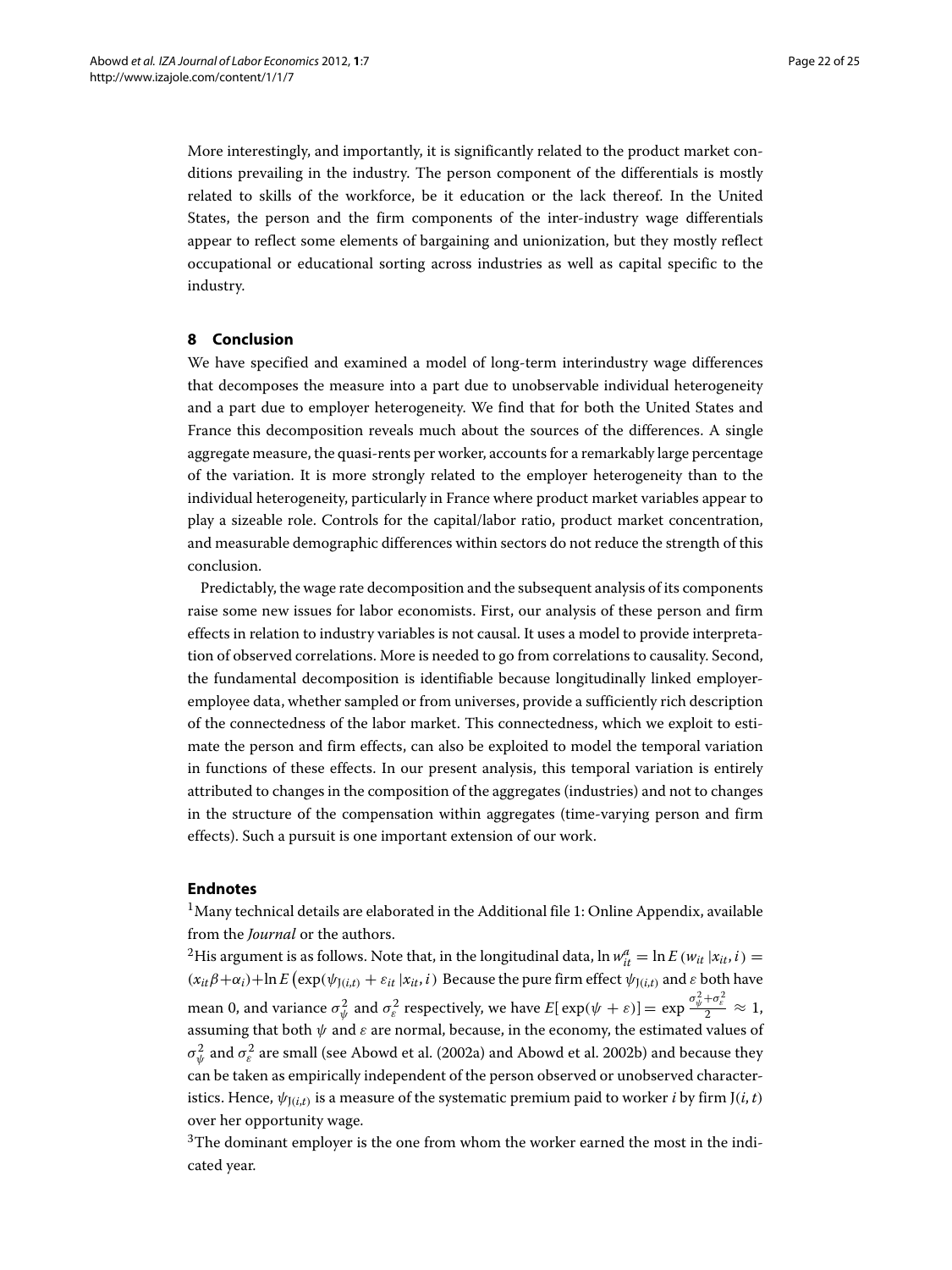$4$ This section is based upon the analysis in AKM, Abowd and Kramarz [\(1999a\)](#page-23-0), and the handbook chapter (Abowd and Kramarz [1999b\)](#page-23-1). The reader is referred to these papers for additional details.

5The Additional file [1:](#page-23-8) Appendix is available online from the *Journal* and the authors.

<sup>6</sup>We are grateful to Thomas Lemieux for pointing this out to us.

7This Additional file [1:](#page-23-8) Appendix is also available online from the *Journal* or the authors. <sup>8</sup>The labor market computations in this section were performed by the authors using the 1986 and 1992 wage structure surveys.

9Similar results are also found using cross-sections of matched worker-firm data for the two countries (see Abowd et al. [\(2001\)](#page-23-11)).

 $10$ See Peoples [\(1998\)](#page-24-19) for a review of this literature in the United States. See Card [\(1986\)](#page-24-22) for the airline industry; Black and Strahan [\(2001\)](#page-24-23) for the banking industry.

11The Additional file [1:](#page-23-8) Appendix is available online from the *Journal* or the authors. See the notes to Additional file [1:](#page-23-8) Additional file [1:](#page-23-8) Appendix Tables A1 and A2 for additional information regarding the calculations.

 $12$ Note that the industry average person effect plus the industry average firm effect does not sum exactly to the industry average raw effect due to the fact that the models in the United States were estimated separately state-by-state then aggregated to the national level using weights representative of 1997 and a decomposition of the state-effect into a part due to state-average person effects, a part due to state-average firm effects, and an unexplained part (see ALM). For any given state, the decomposition is exact. For France the small discrepancy is due to the estimation of person and firm effects for all observations and the presence of a small amount of missing industry data.

 $13$ The table displays summaries from two different correlation matrices. The first three rows are the correlation of French and American effects with each other weighted by the French industry employment. Hence the  $3 \times 3$  block of correlations of the French measures with themselves is symmetric but the  $3 \times 3$  block of correlations of French measures with American measures is not. The correlation of American measures with themselves using French weights is not shown since it is not particularly interesting. Similarly the last three rows measure the correlations using American employment weights. Hence, the 3 × 3 block of correlations of American measures with themselves is symmetric but the correlation of American measures with French measures is not. Again, the correlation of French measures with themselves using American employment weights is not shown.

14The Additional file [1:](#page-23-8) Appendix B is available online from the *Journal* and the authors.  $15$ Two issues arise in the specification of equation [\(9\)](#page-14-1). First, we note that measurement error in the estimatio of *ψ* could bias the correction of the average wage in the industry that removes the non-portable part. Notice, however, that for both France and the United States, our estimates of *ψ* are very precise. For the United States, the industry estimates of *ψ* (industry average firm effect) displayed in Additional file [1:](#page-23-8) Table A1 have an average standard error of 0.0004 (minimum standard error 0.00007, maximum standard error 0.0037). For France, the industry-average firm effects displayed in Table A2 have an average standard error of 0.0027 (minimum standard error 0.0004, maximum standard error of 0.0246). For both countries, then, the precision of estimation of the components of the raw industry wage differential is comparable to the precision of the estimates of the industry-level national income account data used to compute the revenue and fixed assets estimates used in the equation.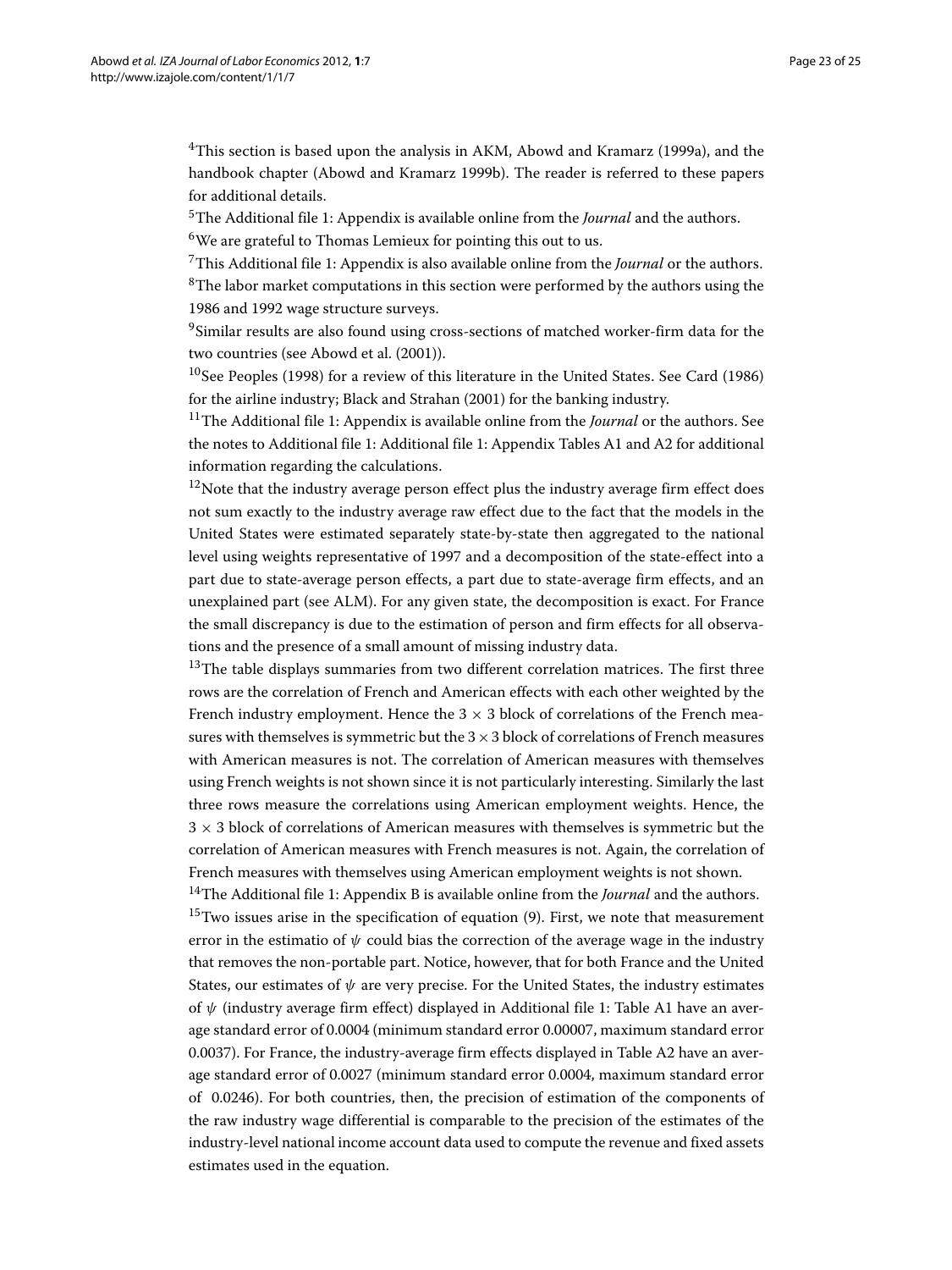<sup>16</sup>We estimate the effects in Tables [5](#page-16-0) and [6](#page-18-0) using industry employment as the weight because we are interested in an equation that is representative of the entire economy, not one that is representative of a randomly selected industry.

#### **Additional file**

<span id="page-23-8"></span>**[Additional file 1:](http://www.biomedcentral.com/content/supplementary/2193-8997-1-7-S1.pdf) Persistent Inter-Industry Wage Differences: Rent Sharing and Opportunity Costs (Online Appendix).**

#### **Competing interests**

The IZA Journal of Labor Economics is committed to the IZA Guiding Principles of Research Integrity. The authors declare that they have observed these principles.

#### **Acknowledgements**

The authors gratefully acknowledge the assistance of Robert Creecy, U. S. Census Bureau, who developed the computational algorithms used in this paper. They also acknowledge funding from the NSF (SBER 9618111 to the NBER, and SES 9978093, 0339191, 0427889, and 1131848 to Cornell University). Joe Altonji, Orley Ashenfelter, Simon Burgess, David Card, Hank Farber, Hampton Finer, Juan Jimeno, Michael Krause, Michael Kremer, Julia Lane, Thomas Lemieux, David Margolis, Dale Mortensen, Walter Oi, Sébastien Perez-Duarte, Lars Vilhuber and seminar participants at many places provided valuable comments on earlier drafts. Melissa Bjelland, Benoit Dostie, Kaj Gittings, and Changhui Kang provided excellent research assistance. The French data used in this paper are confidential but the authors' access is not exclusive. For further information contact Francis Kramarz. This document reports the results of research and analysis undertaken by the U.S. Census Bureau staff. It has undergone a Census Bureau review more limited in scope than that given to official Census Bureau publications. This document is released to inform interested parties of ongoing research and to encourage discussion of work in progress. This research is a part of the U.S. Census Bureau's Longitudinal Employer-Household Dynamics Program (LEHD), which was partially supported by the National Science Foundation Grants SES-9978093, SES-0427889 to Cornell University (Cornell Institute for Social and Economic Research), the National Institute on Aging Grant R01 AG018854, and the Alfred P. Sloan Foundation. The views expressed herein are attributable only to the authors and do not represent the views of the U.S. Census Bureau, its program sponsors or data providers. Some of the data used in this paper are confidential from the LEHD Program. The Census Bureau supports researcher use of these data through the Research Data Centers (see: [https://www.census.gov/ces/index.html\)](https://www.census.gov/ces/index.html).

Responsible Editor: V. Joseph Hotz

#### **Author details**

<sup>1</sup> School of Industrial and Labor Relations, Cornell University, US Census Bureau, CREST, IZA, and NBER, 261 Ives Hall, Ithaca, NY 14853, USA. 2CREST-ENSAE, CEPR, IZA, and IFAU, 15, boulevard Gabriel Péri, Malakoff, Cedex 92245, France. 3Industrial Output Section, Federal Reserve Board of Governors, 20th Street and Constitution Avenue N.W., Washington, D.C. 20551, USA. 4LEHD, US Census Bureau, California Census Research Data Center, 4284 Public Affairs Building, UCLA, Los Angeles, CA 90095, USA. <sup>5</sup>CREST-ENSAE, 15, boulevard Gabriel Péri, Malakoff, Cedex 92245, France.

#### Received: 26 July 2012 Accepted: 22 August 2012 Published: 20 December 2012

#### **References**

- <span id="page-23-7"></span>Abowd J, Allain L (1996) Compensation structure and product market competition. Annales de l'économie et de statistique 41/42: 207–217
- <span id="page-23-0"></span>Abowd JM, Kramarz F (1999a) The analysis of labor markets using matched employer-employee data. In: Ashenfelter O Layard R (eds) Handbook of Labor Economics, Volume 3, Volume 3B, Chapter 40, pp. 2629–710, North Holland, Amsterdam

<span id="page-23-6"></span><span id="page-23-1"></span>Abowd JM, Kramarz, F (1999b) Econometric analyses of linked employer–employee data. Labour Economics 6: 53–74 Abowd J, Lemieux T (1993) The effects of product market compettion on collective bargaining agreements: The case of foreign competition in Canada. Q J Econ 108(4): 983-1014

<span id="page-23-5"></span>Abowd JM, Finer H, Kramarz F (1999a) Individual and Firm Heterogeneity in Compensation: An analysis of matched longitudinal employer-employee data for the state of Washington. In: Haltiwanger J, Lane J, Theeuwes P (eds) The Creation and Analysis of Employer-Employee Matched Data, pp. 3–24. Elsevier-North Holland, Amsterdam

<span id="page-23-4"></span>Abowd JM, Kramarz F, Margolis DN (1999b) High wage workers and high wage firms. Econometrica 2: 251–334 Abowd JM, Kramarz F, Margolis DN, Troske KR (2001) The relative importance of employer and employee effects on

<span id="page-23-11"></span>compensation: A comparison of France and the United States. J Jpn Int Economies 15(4): 419–436 Abowd JM, Creecy R, Kramarz F (2002a) Computing person and firm effects using linked longitudinal

<span id="page-23-9"></span><span id="page-23-2"></span>employer-employee data. Technical Report TP2002-06, U.S. Census Bureau, LEHD Program Abowd JM, Lengermann P, McKinney K (2002b) The measurement of human capital in the U.S economy. Technical Report TP 2002-09, U.S. Census Bureau LEHD Program

<span id="page-23-10"></span>Abowd J, Kramarz F, Roux S (2006) Wages, mobility and firm performance: Advantages and insights from using matched worker-firm data. Econ J 116: F245–F285

<span id="page-23-3"></span>Abowd JM, Kramarz F, Woodcock S (2008) Econometric analyses of linked employer-employee data. In: Mátyás L Sevestre P (eds) The Econometrics of Panel Data, pp. 727–760. Springer, Amsterdam